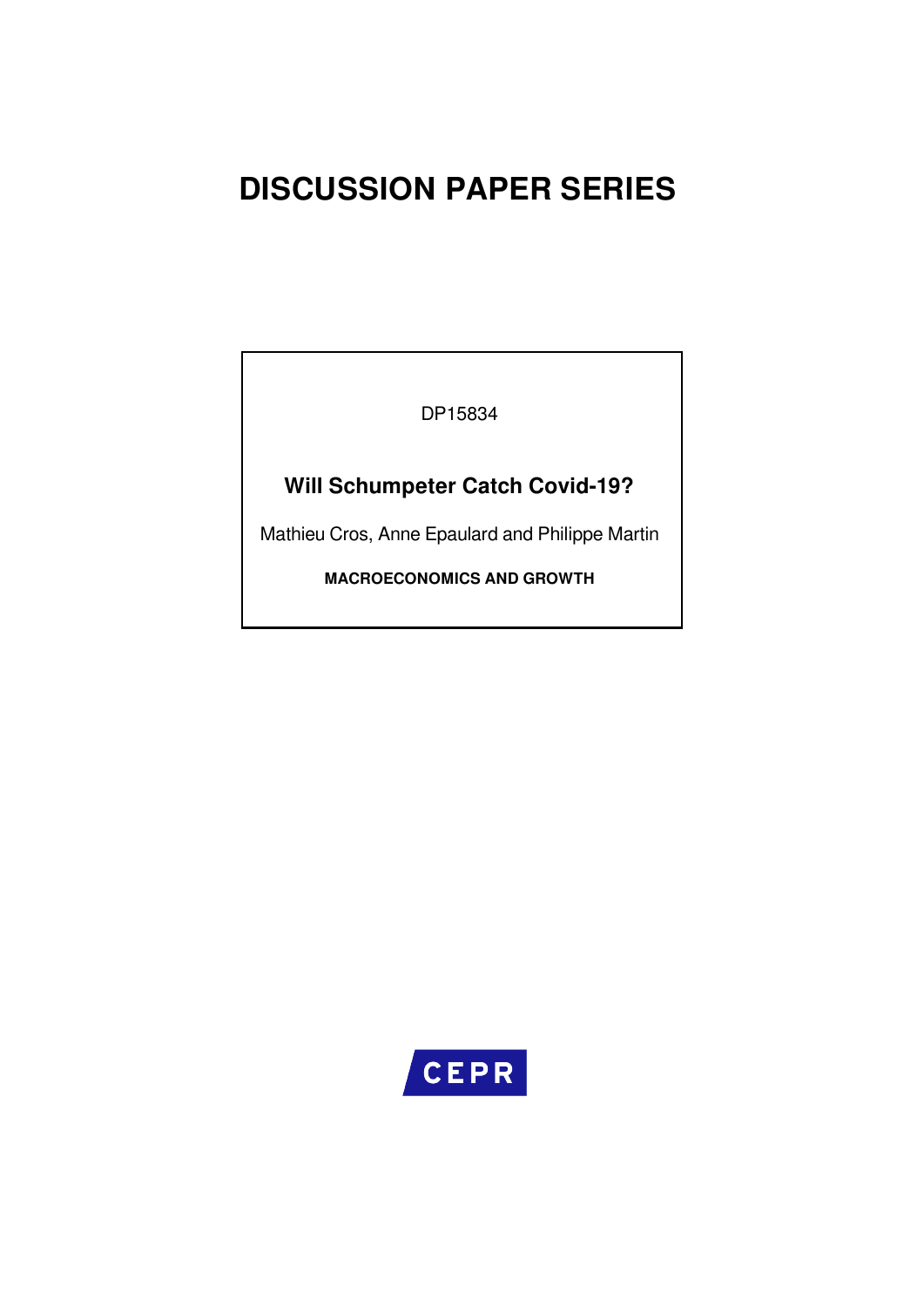# **Will Schumpeter Catch Covid-19?**

*Mathieu Cros, Anne Epaulard and Philippe Martin*

Discussion Paper DP15834 Published 22 February 2021 Submitted 20 February 2021

Centre for Economic Policy Research 33 Great Sutton Street, London EC1V 0DX, UK Tel: +44 (0)20 7183 8801 www.cepr.org

This Discussion Paper is issued under the auspices of the Centre's research programmes:

• Macroeconomics and Growth

Any opinions expressed here are those of the author(s) and not those of the Centre for Economic Policy Research. Research disseminated by CEPR may include views on policy, but the Centre itself takes no institutional policy positions.

The Centre for Economic Policy Research was established in 1983 as an educational charity, to promote independent analysis and public discussion of open economies and the relations among them. It is pluralist and non-partisan, bringing economic research to bear on the analysis of medium- and long-run policy questions.

These Discussion Papers often represent preliminary or incomplete work, circulated to encourage discussion and comment. Citation and use of such a paper should take account of its provisional character.

Copyright: Mathieu Cros, Anne Epaulard and Philippe Martin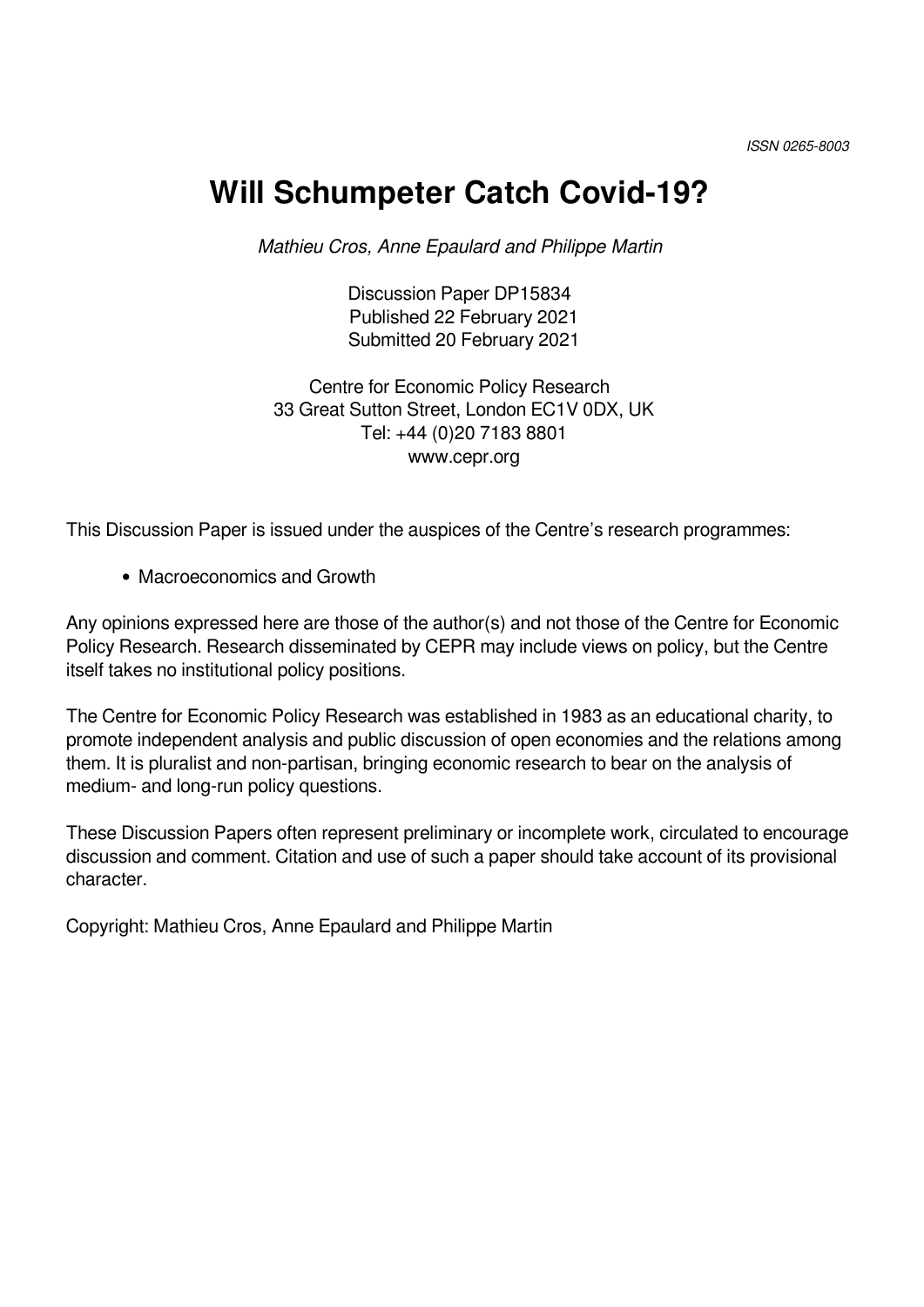# **Will Schumpeter Catch Covid-19?**

## **Abstract**

We estimate the factors predicting firm failures in the COVID crisis based on French data in 2020. Although the number of firms filling for bankruptcy was much below its normal level (- 36% compared to 2019) the same factors that predicted firm failures (primarily productivity and debt) in 2019 are at work in a similar way as in 2020. Hence, the selection process, although much reduced, has not been distorted in 2020. At this stage, partial hibernation rather than zombification characterises the selection into firm survival or failure. We also find that the sectoral heterogeneity of the turnover COVID shock (proxied by the change in credit card transactions) has been largely (but not fully) absorbed by public policy support because it predicts little of the probability of bankruptcy at the firm level. Finally, we sketch some potential scenarios for 2021-2022 for different sectors based on our empirical estimates of predictors of firm failures.

JEL Classification: N/A

Keywords: N/A

Mathieu Cros - mathieu.cros@dauphine.eu *Paris Dauphine - PSL University*

Anne Epaulard - anne.epaulard@dauphine.psl.eu *University Paris Dauphine*

Philippe Martin - philippe.martin@sciencespo.fr *SciencesPo and CEPR*

**Acknowledgements** 

We thank Pierre Olivier Gourinchas, David Sraer and David Thesmar as well as members of the French National Productivity Board for helpful comments . Philippe Martin is grateful to the Banque de France-SciencesPo partnership for its financial support. We also thank the Groupement des Cartes Bancaires CB for its help in providing data within the partnership of the French Council of Economic Analysis and the Digital Finance Chair.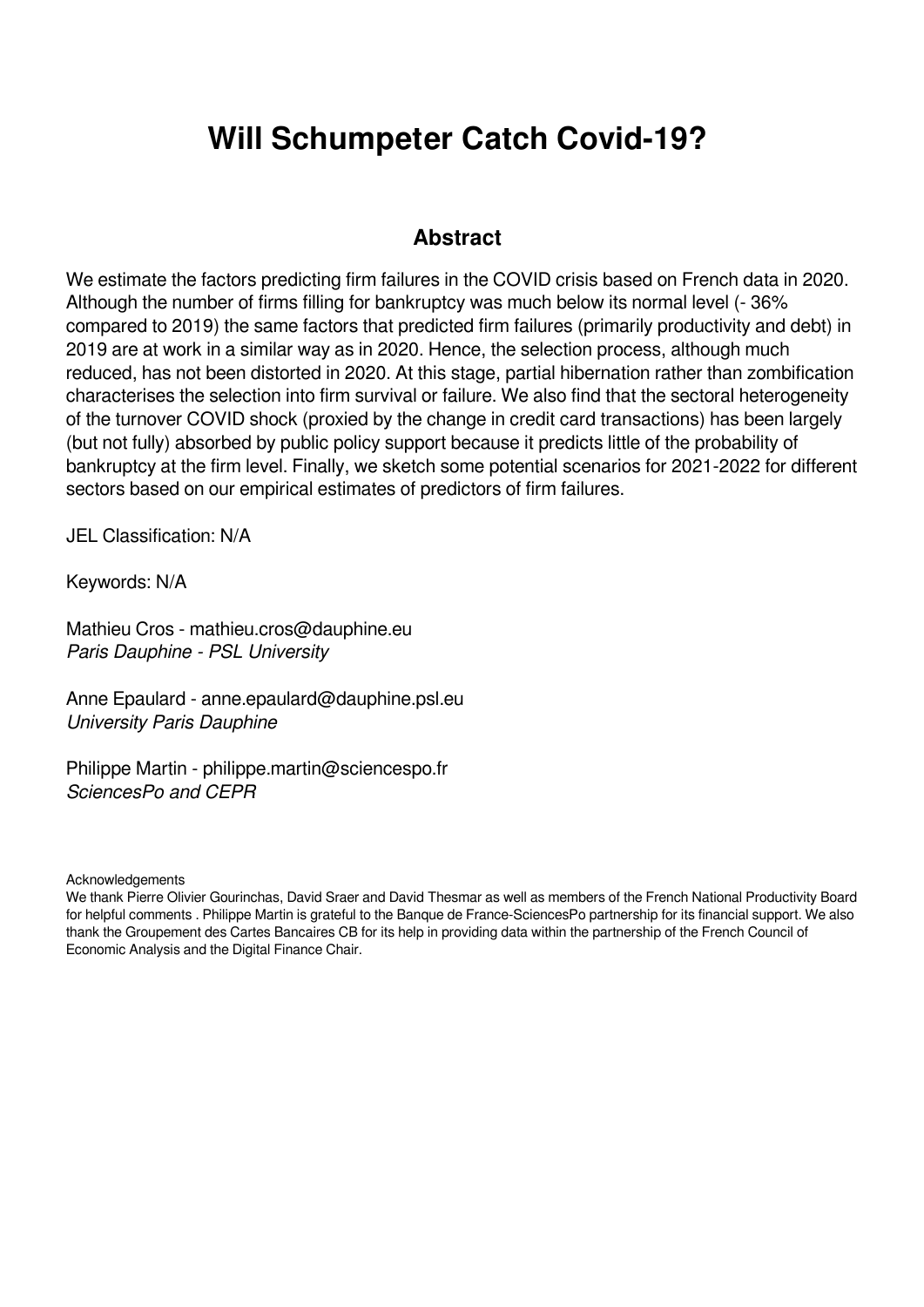# Will Schumpeter Catch Covid-19?<sup>∗</sup>

Mathieu  $Cros<sup>1</sup>$ , Anne Epaulard<sup>1</sup>, and Philippe Martin<sup>2</sup>

<sup>1</sup>Paris Dauphine - PSL University and France Stratégie <sup>2</sup>SciencesPo and CEPR

February 22, 2021

#### **Abstract**

We estimate the factors predicting firm failures in the COVID crisis based on French data in 2020. Although the number of firms filling for bankruptcy was much below its normal level (- 36% compared to 2019) the same factors that predicted firm failures (primarily productivity and debt) in 2019 are at work in a similar way as in 2020. Hence, the selection process, although much reduced, has not been distorted in 2020. At this stage, partial hibernation rather than zombification characterises the selection into firm survival or failure. We also find that the sectoral heterogeneity of the turnover COVID shock (proxied by the change in credit card transactions) has been largely (but not fully) absorbed by public policy support because it predicts little of the probability of bankruptcy at the firm level. Finally, we sketch some potential scenarios for 2021-2022 for different sectors based on our empirical estimates of predictors of firm failures.

<sup>∗</sup>We thank Pierre Olivier Gourinchas, David Sraer and David Thesmar as well as members of the French National Productivity Board for helpful comments . Philippe Martin is grateful to the Banque de France-SciencesPo partnership for its financial support. We also thank the Groupement des Cartes Bancaires CB for its help in providing data within the partnership of the French Council of Economic Analysis and the Digital Finance Chair.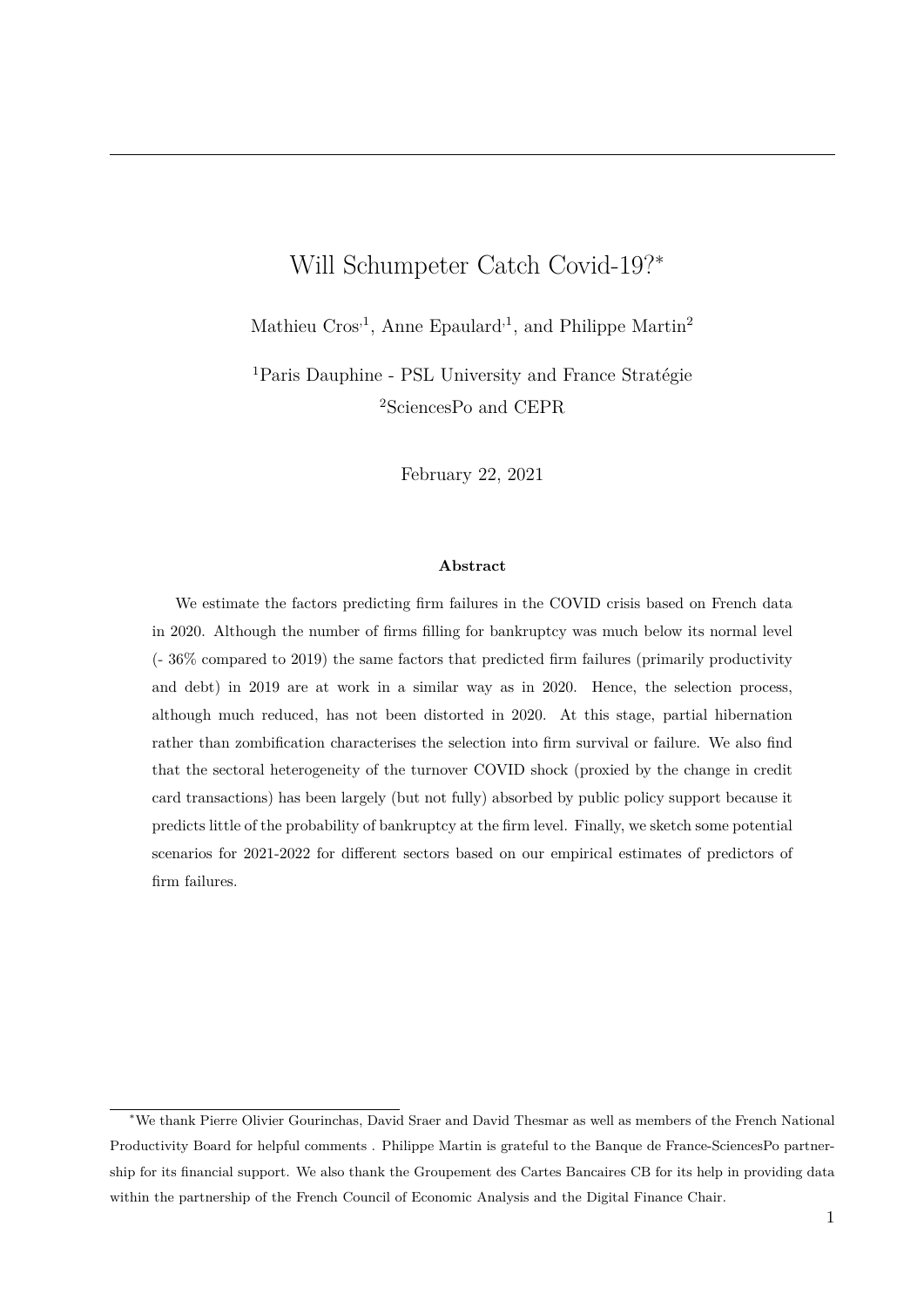### **1 Introduction**

The COVID-19 crisis, a global shock 'like no other', has had dire consequences on several economic variables: consumption, production, employment, trade, productivity, business and consumer confidence etc... However, one economic impact that was anticipated very early on (see for example the simulations by Gourinchas et al....) did not materialise so far: firm bankruptcies. Indeed, the number of bankruptcy filings has decreased significantly. In France for example, as illustrated in graph 1 the number of firms filling for bankruptcy is much below its normal level: - 36% at the end of 2020 (week 52) compared to 2019. The last time the French economy experienced a large downturn was in 2009 with the GDP contracting by 2.9%. That year, the number of firms filing for bankruptcy jumped by 14% compared to 2008 (and 23% compared to 2007). This paradoxical situation is observed in other countries. Even if international comparisons are not easy on bankruptcy filings, the UK and German situations are similar. In the UK for the third quarter of 2020, filings are 39% below the same period in 2019 and 9% below the second quarter of  $2020^2$ . In Germany, where the obligation to declare insolvency has been suspended on March 1st, the number of firms filing for bankruptcy has decreased by 10% in the first semester of 2020 relative to 2019. In both Germany and France, no catching up in the past few months is observed. In the US, a recent study (Wang et al. (2020)) shows that although there is a sizeable decrease in direct bankruptcies there is still a substantial increase of Chapter 11 filings by large corporations but which are a small share of overall bankruptcies.

The main explanation of this unexpected observation is that governments have provided ample liquidity to firms most affected by the pandemic. They have reduced their wage bill (in Europe through short time work schemes) and made direct transfers for example to pay for some fixed costs. The objective was clearly to freeze the economy during the crisis and put firms most at risk in hibernation. The sharp reduction in bankruptcies in France and Germany suggests this objective was attained. But did governments go too far? Some concerns in the public debate <sup>3</sup>have emerged that these policies may create zombies by reducing the exit of non productive firms. According to Schumpeter, the least productive firms are more likely to go bankrupt during recessions and Schumpeterian creative destruction may therefore be put into danger by an over generous policy response. If so this may have dire consequences on productivity in the following years as exit of unproductive firms is likely to be a substantial share of aggregate productivity growth. Foster et al. (2001) find that entry and exit of plants account for around 25 percent of US manufacturing

<sup>2</sup> see *UK Insolvency Service Quarterly* (2020)

<sup>3</sup> see The-Economist (September 26,2020) or Financial-Times (December 3, 2020)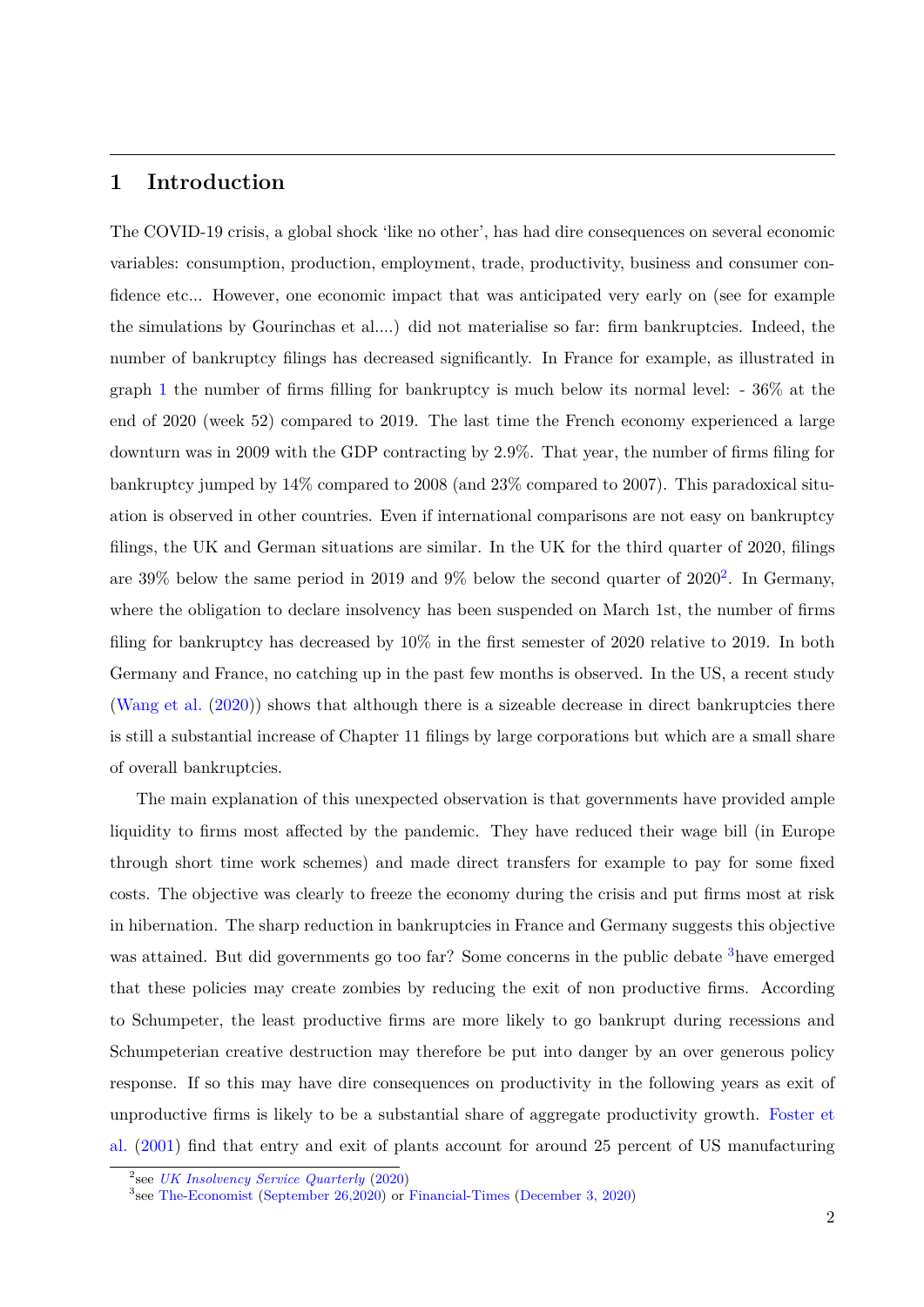

Figure 1: Cumulative number of collective procedure filings (2008-2020)

**Reading note**: At the end of 2020 the cumulative number of procedure filings had reached 26,779, while at the end of 2019, the cumulative number of procedure filings had reached 42,687. **Source**: BODACC data up to December 2020

productivity growth over the period 1977 - 1992 and that the impact of net entry is probably larger in the service sector. This effect comes from exiting firms that are less productive - and/or less innovative - than both continuing and entering firms (see Syverson (2011). As in other countries, entry and exit of firms is a sizeable component of labour productivity growth in France: David et al. (2020) show that more than 60 percent over the period 2011 - 2017 is caused by creative destruction <sup>4</sup>. This is so even though net entry is a small component of TFP growth volatility<sup>5</sup> . This accounting decomposition of productivity growth does not take into account the potential negative additional impact of low productivity firms (zombie firms) on the growth of continuing firms. Adalet-McGowan et al. (2018) find that zombie firms reduce the growth of more productive firms and might also reduce entry. This further increases the potential burden of surviving low productivity firms on aggregate productivity.

<sup>4</sup> see also Turner (2013) who shows that 40% of hourly productivity growth in the retail sector in France over the period 1997 - 2007 comes from entry and exit of firms.

<sup>&</sup>lt;sup>5</sup>see Osotimehin (2019)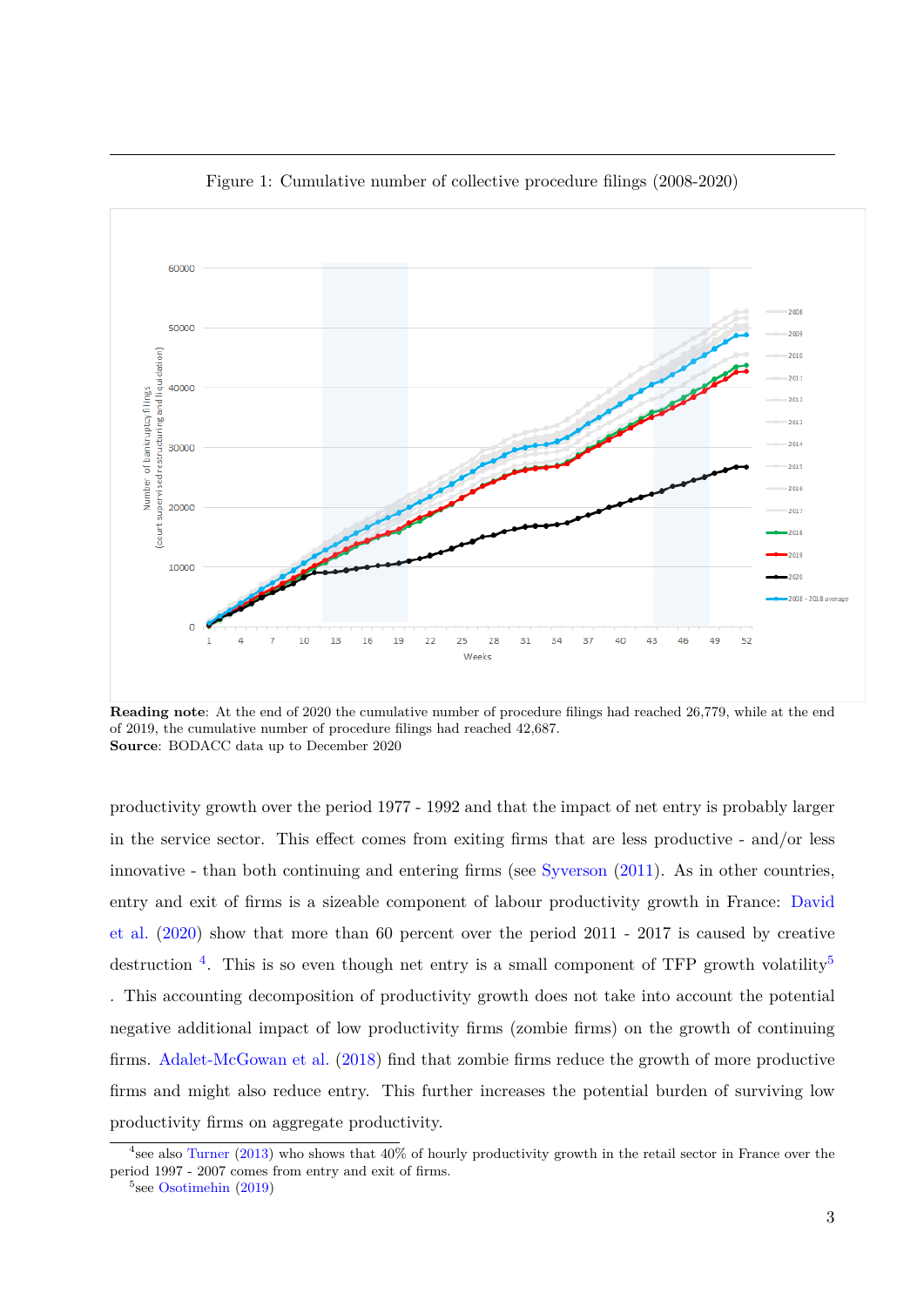The concern that public policies to support firms may impair the cleansing effect of the recession by saving unproductive firms from exit is therefore legitimate. But the opposite concern that productive firms may go bankrupt because of the COVID crisis is also legitimate. The cleansing effect is based on the implicit assumption that markets efficiently select the most productive firms. However, several studies show that the probability of firm failure depends not only on their productivity but also on their access to credit. Barlevy (2002) studies the consequences of credit frictions on resource allocation during recessions and shows that credit frictions can lead to the opposite of the cleansing effect during recessions. Fougère et al.  $(2013)$  confirm the fundamental role of credit constraints on the probability of bankruptcy. They find that payment delays and cash flow difficulties disproportionately affect SMEs. During recessions, these delays are longer, commercial credit between companies is more risky and SMEs are the first to suffer from this via a considerable increase in their probability of bankruptcy. However, Osotimehin  $\&$  Pappadà (2016) find that there is a cleansing effect of recessions in the presence of credit frictions, despite their effect on the selection of exiting and entering firms.

The impact of the COVID crisis on productivity through its effect on the firm bankruptcy process is therefore ambiguous. In this paper, we analyse whether there is early evidence that the selection process of firms bankruptcies is not only partially frozen but also distorted. We offer a preliminary answer to this question based on French data. At this stage the answer is only tentative because the dynamics of firm bankruptcies in 2021-2022 is difficult to anticipate. Although, firm bankruptcies have been sharply reduced we still observe some (more than 60% of the "normal" level) and we can therefore analyse whether the determinants of the mechanism of firm destruction has been sharply distorted by the crisis. Two risks co-exist that both would reduce aggregate productivity: that low productivity firms are unduly protected and that high productivity firms are not protected enough. In both cases, this would point to misguided public policies. Our results, again at an early stage, are relatively reassuring:

- The risk of an increase in productive firms going bankrupt during the pandemic did not materialise: in 2020 the firms filing for bankruptcy were in 2018 already less productive and/or had higher debt. A logit model shows that the main predictors of bankruptcy are at work in 2020 as in 2019 and 2018: productivity, debt, age are still associated with bankruptcy probability. Moreover, the coefficients for these variables are not statistically different from one year to another. Creative destruction has been partially frozen but not distorted.
- Not surprisingly, the reduction in the number of bankruptcies comes from lower bankruptcy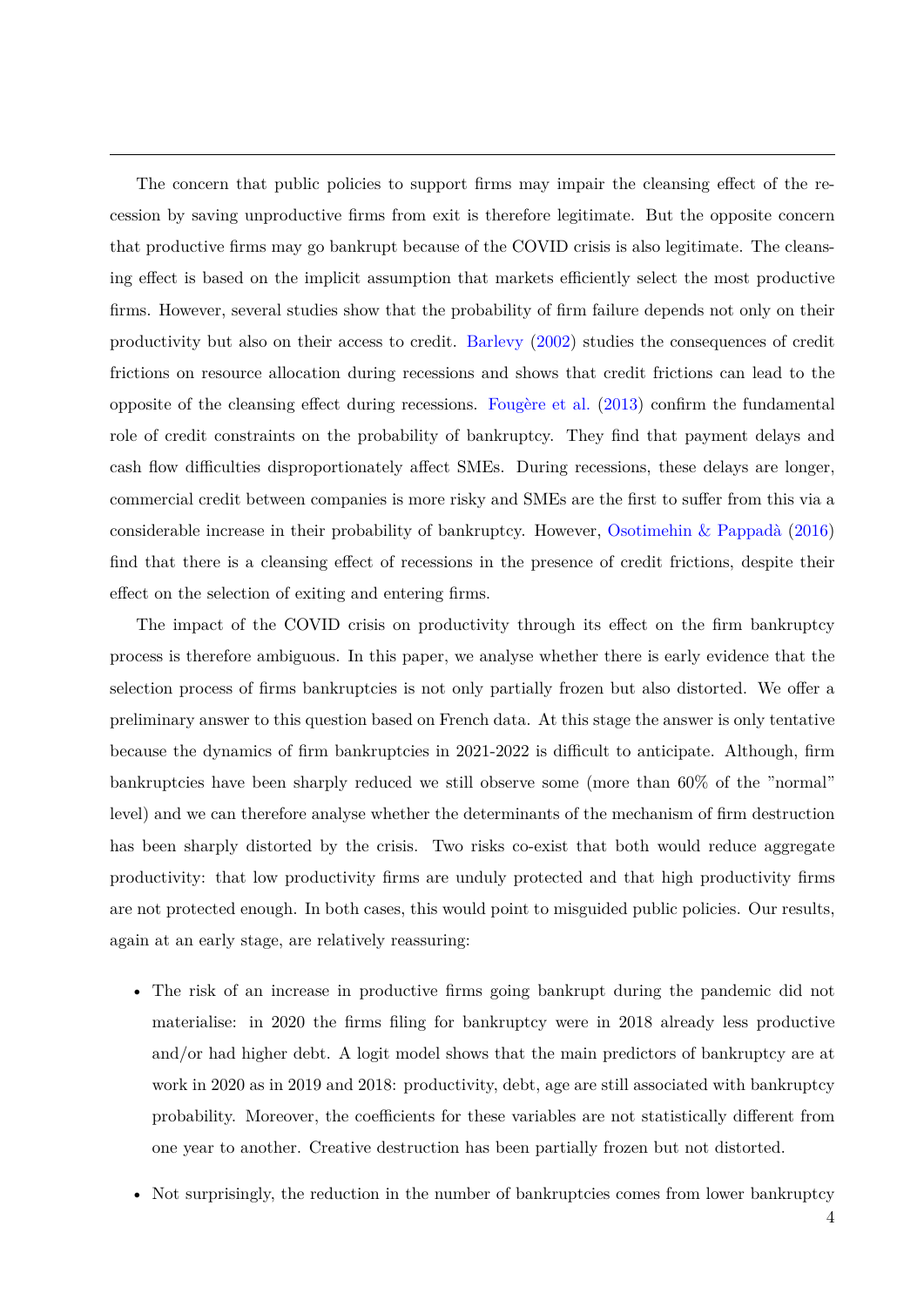filing of less productive firms. In the short run however, the impact on the aggregate productivity gain is likely to be small. This is only true if the process of creative destruction is unfrozen once the crisis is over.

- The COVID shock has been very heterogeneous across sectors. This is particularly true for the commerce sector (e.g. restaurants versus food-stores). We measure the shock for these sectors by the change in credit card transactions. We find that sectors more affected by the COVID shock are more likely to file for bankruptcy. However, the predictive power of the sectoral COVID shock on bankruptcy is much smaller than that of firm productivity or debt. This suggests that public policies did compensate, in the short term, a very large part of the sectoral nature of the COVID shock.
- The legacy of the pandemic on firm balance sheets will likely be large. The reduction of bankruptcies thanks to generous liquidity measures comes at the cost of an increase in corporate debt especially in sectors that are most affected by the pandemic. For firms in these sectors, a return to normal of the bankruptcy process would predict a large increase in bankruptcies from 1.1% in 2019 to 1.8% in 2021 (and after 0.7% in 2020). This is large but most of the increase comes from a catch up process of bankruptcies that did not take place in 2020. One political economy issue for the government is that this return to normal through catch-up may be interpreted as a policy failure.

In section 2, we provide an empirical estimate of the determinants of bankruptcies in the French COVID crisis. Section 3 sketches some potential scenarios for 2021-2022 based on these estimates. In section 4, we conclude with a discussion of some policy implications.

## **2 The determinants of bankruptcies in the Covid-19 crisis**

#### **2.1 Data sources and summary statistics on bankruptcy filings in the pandemic**

We follow bankruptcy filings in France from 2009 to 2020. Our database is based on daily electronic files of BODACC<sup>6</sup>, an official online publication that reports all commercial court decisions relative to French firms and notably all bankruptcy filings. We then merge this database with SirenE, an INSEE database that gives information regarding the geographical location of firm headquarter and their industry. Attrition between these two database is negligible (with a loss of around 4000 firms

 ${}^{6}$ Bulletin Officiel des Annonces Civiles et Commerciales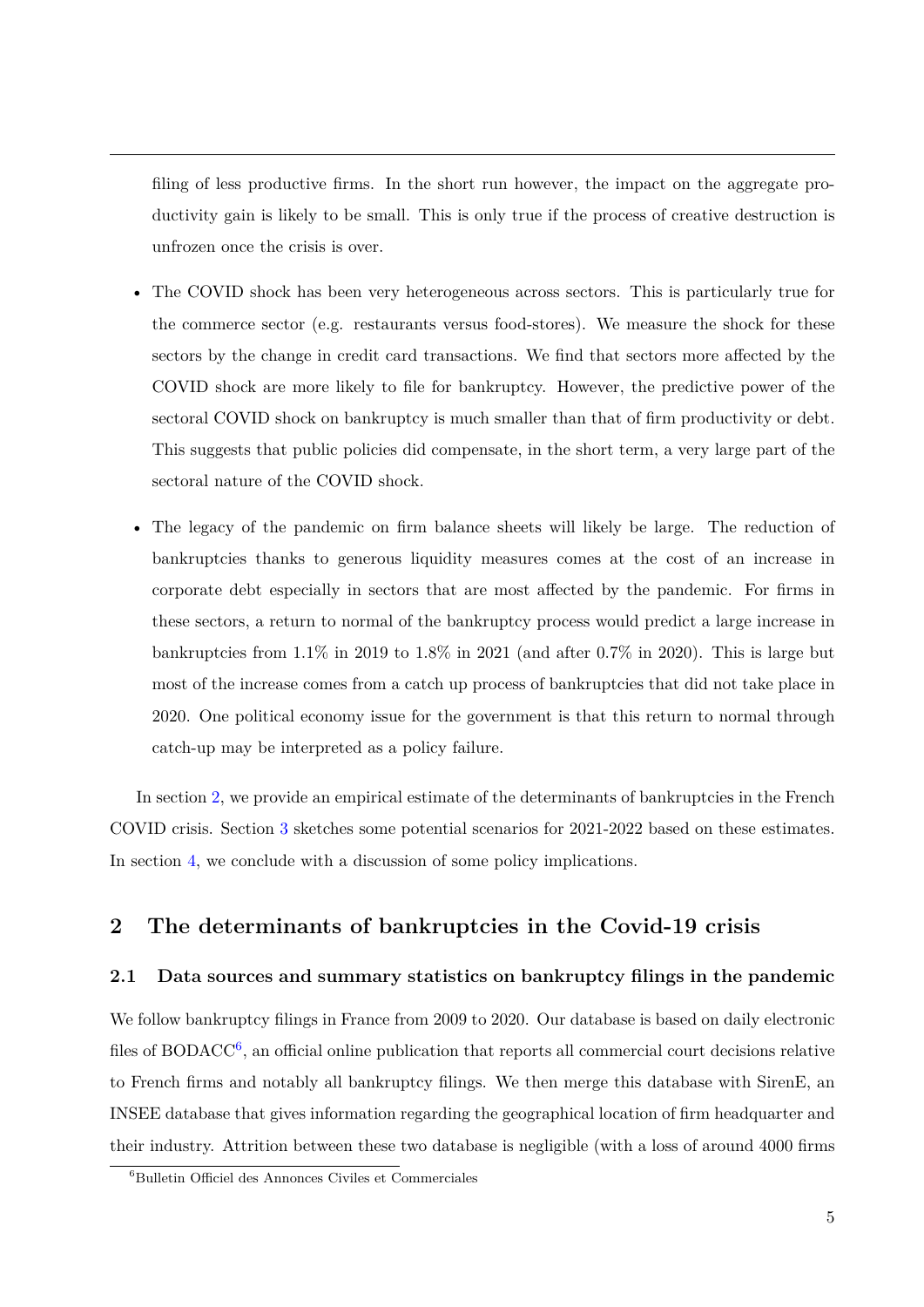for an initial database of 600 000 bankruptcy filings over the period 2009 - 2020). In a second step, this database is matched with the FARE database, which contains firms accounting information (balance sheet and income statement). We use this information to compute labour productivity (EBITDA per worker) and leverage (total debt over total assets).

Since, the crisis (and the reduction of bankruptcies) only started in March 2020, we only account for the companies that went bankrupt from March 1 to September 30. In order to be able to compare our results to previous years and since there may be seasonality in insolvency procedures or commercial court activity, we do the same for all the years in our study. Hence, all firms that filed for bankruptcy in January, February, October, November or December of any year are systematically excluded from the sample. Moreover, since we want to analyse what drives bankruptcy in SMEs (small and medium-size enterprises), we focus on companies with at least one employee<sup>7</sup> and less than 250 employees. Moreover, we exclude from the sample all the companies that we consider not being in our framework because they have odd debt ratio below 0 or over 1, or because their labour productivity is above 300 thousand euros per worker or under -100 thousand euros. Therefore, the sample consists of 863,162 observations in 2013 and has 1,118,379 observations in 2020. Summary statistics for the 2019 and 2020 samples are presented in Table 1. Since the last income statements and balance sheet available are from 2018, we report labour productivity, debt ratios, age and number of employees with a two year lag. That is, 2018 firm characteristics are used for the 2020 sample and 2017 firm characteristics are used for the 2019 sample.

Except for bankruptcy rate, which we comment below, the two samples (2019 and 2020) are quite similar. This is normal since most firms appear in the two samples and do not change drastically from one year to the next. The average firms is 15 year old, has 8 employees and an annual labour productivity slightly below 70 000 euros. The average debt to assets ratio is around 45%. Bank debt is on average around 14% of total asset, supplier debt on average around 12%. For these firms "Other debt", which consist mainly in tax and social security debt is almost 20% of total assets.

As mentioned in the introduction, bankruptcy filings in 2020 was dramatically lower than in 2019. The default being calculated over March to September was respectively 1.1% in 2013, 0.7% in 2019 and only 0.4% in 2020. Liquidations and court supervised restructurings in 2020 are 36% below their 2019 levels. Both the number of direct liquidations and court-supervised restructuring stands well below year 2019 levels which was already low. Nevertheless, the reduction in court-

<sup>&</sup>lt;sup>7</sup>Self-employed workers and auto-entrepreneurs are excluded from the sample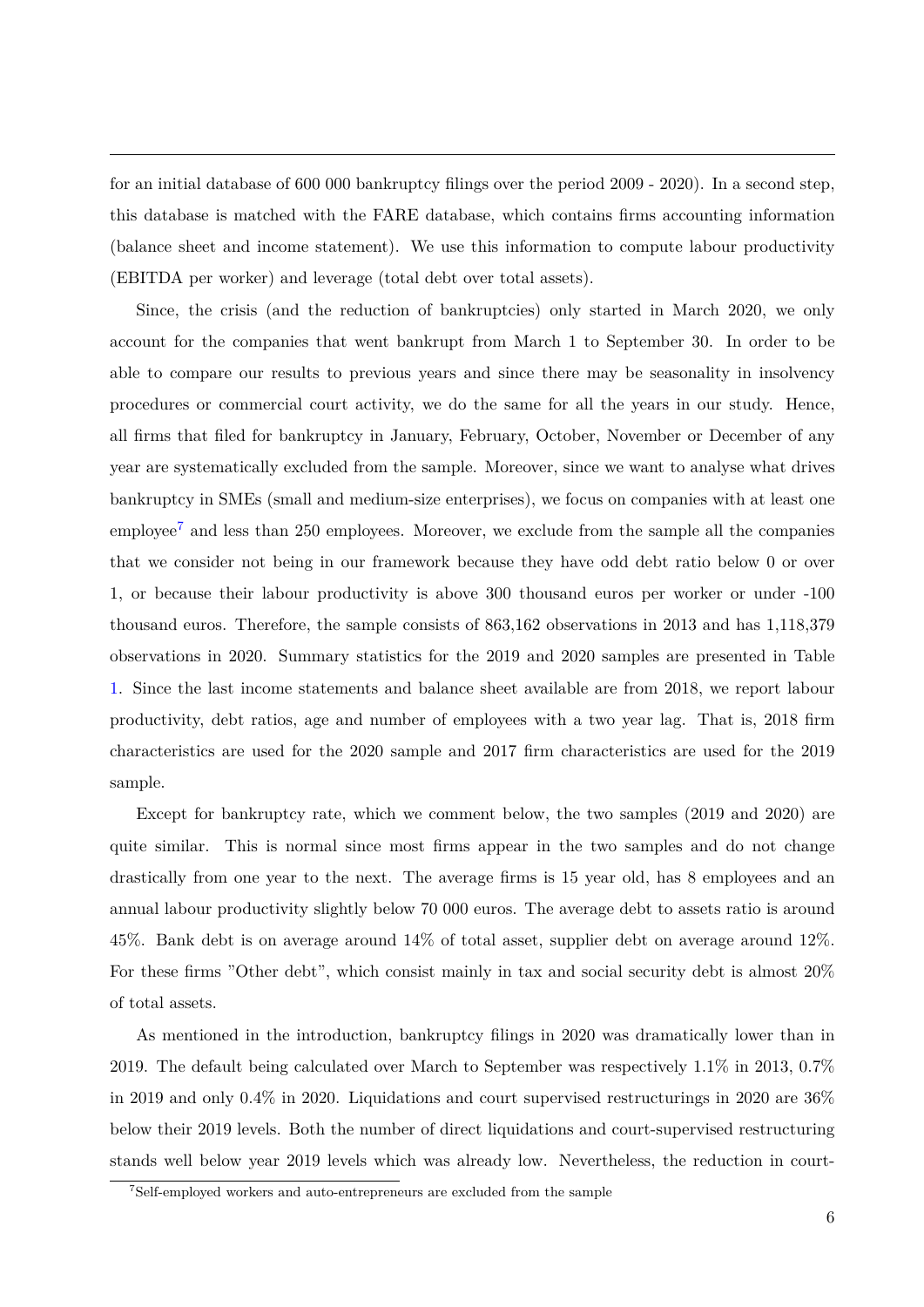| Table 1: Summary statistics - 2019 and 2020 samples |           |       |                      |       |       |       |                |       |
|-----------------------------------------------------|-----------|-------|----------------------|-------|-------|-------|----------------|-------|
|                                                     | N         |       | Mean St. Dev. Median |       | D1    | D9    | Min.           | Max.  |
| 2019 sample                                         |           |       |                      |       |       |       |                |       |
| Bankruptcy $(0/1)$                                  | 1,097,795 | 0.007 | 0.084                | 0.000 | 0.000 | 0.000 | 0.000          | 1.000 |
| Labour productivity ('000 euros)                    | 1,097,795 | 67    | 50                   | 56    | 19    | 130   | $-100$         | 300   |
| Total debt (/assets)                                | 1,097,795 | 0.451 | 0.237                | 0.426 | 0.152 | 0.802 | 0.000          | 1.000 |
| Bank debt (/assets)                                 | 1,097,795 | 0.137 | 0.170                | 0.072 | 0.000 | 0.383 | 0.000          | 1.000 |
| Supplier debt payable (/assets)                     | 1,097,795 | 0.122 | 0.126                | 0.083 | 0.011 | 0.285 | 0.000          | 1.000 |
| Other debts (/assets)                               | 1,097,795 | 0.192 | 0.175                | 0.135 | 0.034 | 0.435 | 0.000          | 1.000 |
| Age (in years)                                      | 1,097,795 | 15    | 14                   | 12    | 3     | 32    | $\overline{2}$ | 119   |
| Nb of employees                                     | 1,097,795 | 8     | 20                   | 3     |       | 18    |                | 249   |
| 2020 sample                                         |           |       |                      |       |       |       |                |       |
|                                                     |           |       |                      |       |       |       |                |       |
| Bankruptcy $(0/1)$                                  | 1,118,379 | 0.004 | 0.066                | 0.000 | 0.000 | 0.000 | 0.000          | 1.000 |
| Labour productivity ('000 euros)                    | 1,118,379 | 68    | 52                   | 57    | 19    | 135   | $-100$         | 300   |
| Total debt (/assets)                                | 1,118,379 | 0.440 | 0.238                | 0.412 | 0.144 | 0.792 | 0.000          | 1.000 |
| Bank debt $\left(\right/$ assets)                   | 1,118,379 | 0.137 | 0.170                | 0.072 | 0.000 | 0.384 | 0.000          | 1.000 |
| Supplier debt payable (/assets)                     | 1,118,379 | 0.119 | 0.125                | 0.080 | 0.010 | 0.279 | 0.000          | 1.000 |
| Other debts (/assets)                               | 1,118,379 | 0.184 | 0.174                | 0.127 | 0.031 | 0.422 | 0.000          | 1.000 |
| Age (in years)                                      | 1,118,379 | 15    | 14                   | 12    | 4     | 32    | $\overline{2}$ | 127   |
| N <sub>b</sub> of employees                         | 1,118,379 | 8     | 20                   | 3     |       | 18    |                | 249   |

Table 1: Summary statistics - 2019 and 2020 samples

**Source**: BODACC, FARE 2017, FARE 2018.

supervised restructuring filings is even greater than that of liquidations: reorganisations are 49% below their 2019 level while liquidations decreased only by 31%. When compared to the 2008-2018 average, liquidations are down by 41% and reorganisations by 53%.

To measure the size of the demand shock that hit firms in the retail and personal service sectors, we use data from Cartes Bancaires CB, the leading consortium of payment service providers, banks and e-money institutions. These data have been exploited by Bounie et al. (2020) to measure the consumption behaviour of French households during and after the first lockdown. Here we use this data set from the merchant perspective. We have access to the weekly total of CB payments by merchant category code (MCCs). These MCCs are used by payment brands to classify merchants and businesses by the type of goods or services provided. Based on the available data, we created an association between sectors codes of the MCC nomenclature (Merchant Category Code) and the French NAFR $\acute{e}v2$  nomenclature (INSEE) to be able to match the credit card spending changes to the companies of our sample.

#### **2.2 Empirical estimates**

There are two potential effects on productivity of the very unusual dynamics of bankruptcies of 2020. First, if this drop was persistent it could affect the productivity level because more firms (and among them low productivity) would be allowed to remain active. Second, the very process of bankruptcy may be distorted by the mix of the financial difficulties faced by firms and the very large policy response to support firms. It is possible indeed that high productivity firms (but with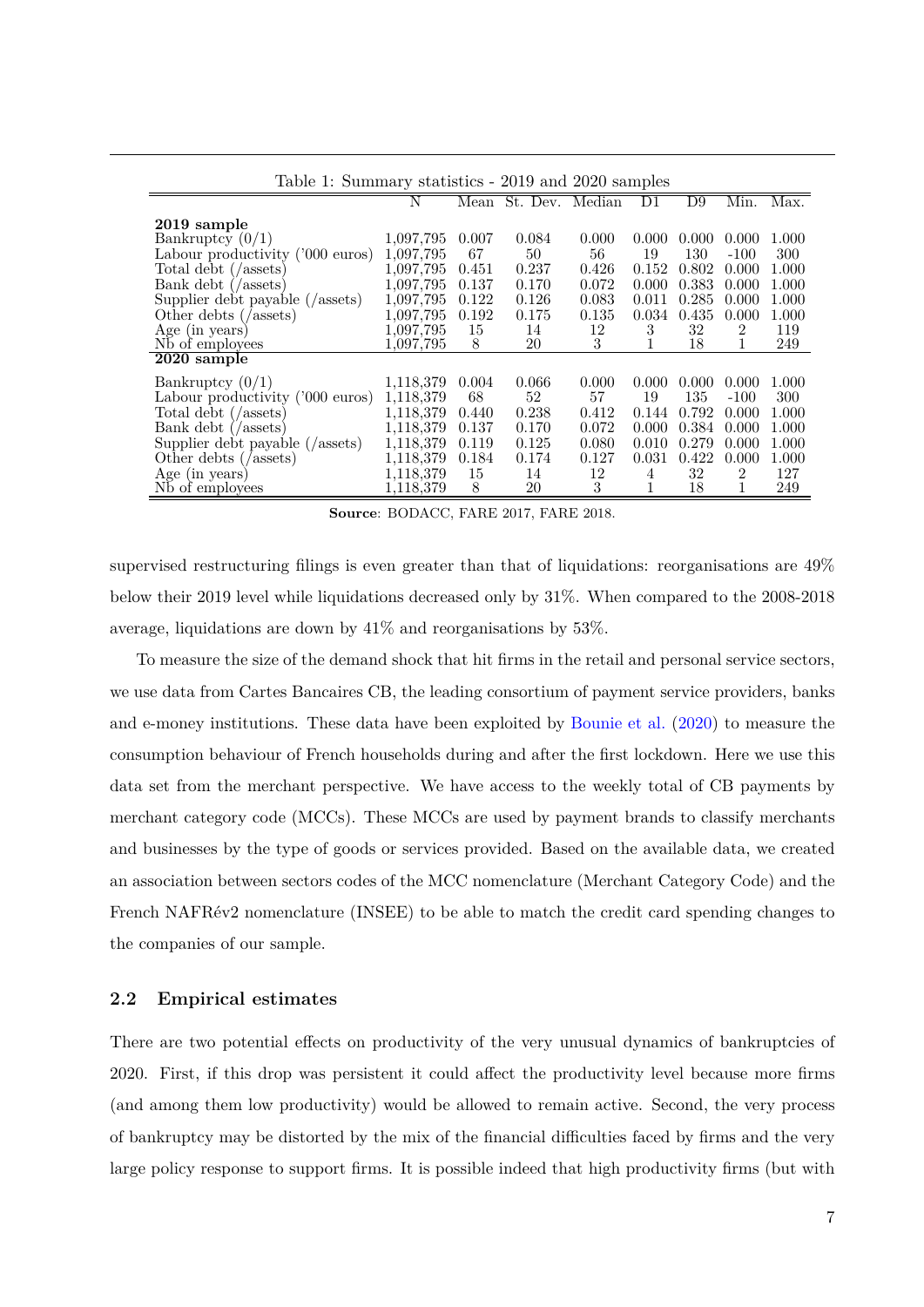high levels of debt) may go more into bankruptcy than in normal circumstances, at the same time as low productivity firms are allowed to remain active. The answer to the first question "will a lower number of bankruptcies generate lower productivity?" depends on whether the drop is persistent or not. The answer to the second question "is the bankruptcy process distorted ?" depends on the characteristics of firms that are still going into bankruptcy.

The second question is the one we focus on. To do this we compare the determinants of bankruptcies since the COVID crisis and the years before.

Comparing distributions of labour productivity and leverage debt of companies filing for bankruptcy in different years is a first way to assess whether the characteristics of the Schumpeterian process have changed. We use labour productivity (added value per worker) and a debt ratio (overall debt divided by total assets) to measure whether companies that filed for bankruptcy in 2020 were more or less productive and indebted than those that went bankrupt in 2019 and companies that neither went bankrupt in 2019 nor 2020 (Figure 2 and 3). Since 2018 is the last year of available companies' balance sheet data, we look at 2018 balance data for companies that filed in 2020 and for companies that never filed for bankruptcy, and 2017 data for companies that started a procedure in 2019. We observe that bankrupt companies of 2019 and 2020 had a very similar productivity and debt ratio distribution two years before whereas non-bankrupt firms were both more productive and less indebted.

To analyse further this issue we estimate a Logit model to identify the main predictors of business failures. Logit models are better suited than standard OLS to estimate the probability of occurrence of rare events, which is the case for bankruptcy as less than  $1\%$  of firms filing for bankruptcy in a given year.

The benchmark model explains the probability of bankruptcy in year *t* for firm *i* on the base of the firm characteristics in year  $t-2$ . The explanatory variables are labour productivity (measured as it added value by worker), the overall leverage of the firm (measured by the ratio of the firm's total debt to its total assets), the age of the firms (a dummy for each subcategory: 0 to 5 years, 6 to 10 years, 10 to 30 years and more than 30 years), its size (measured by the log of the number of employees) and its industry (with 15 industry dummies - see Figure **??**). The equation is the following:

$$
Y_t = \frac{1}{1 + e^{-(\alpha + X_{it-2}\beta + \mu_s)}}
$$
(1)

where  $\mu_s$  is the industry fixed effect and  $X_{it-2}$  contains all other firm characteristics. There is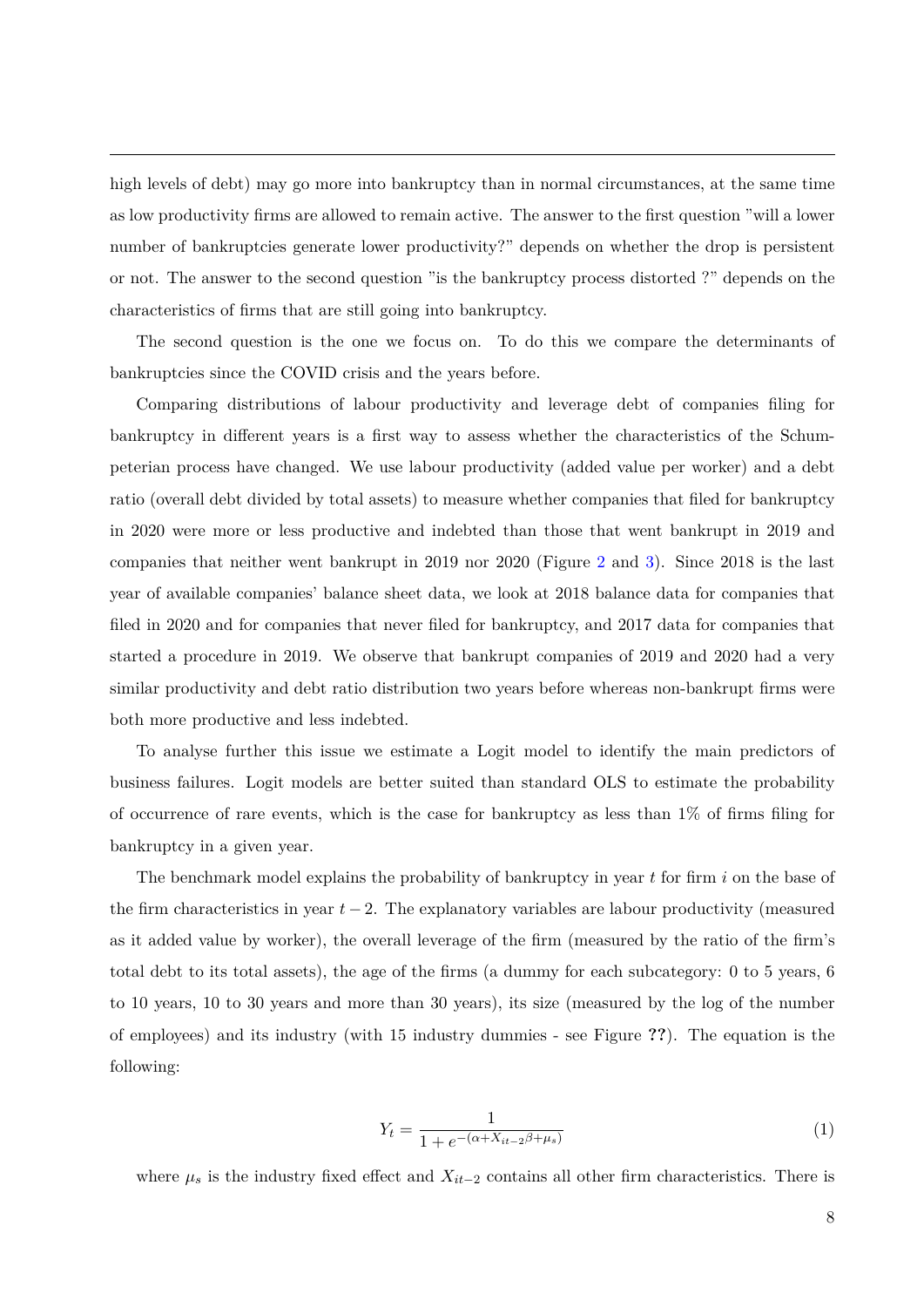

**Reading note**: the companies that respectively filed for bankruptcy in 2020 and 2019 had a labour productivity distribution two years before that was on the left of the distribution for firms that neither opened a procedure in 2020 nor before. Around 12.5% of the companies that filed for bankruptcy had a labour productivity comprised between 16 and 24 thousand euros per worker while it represented only a little more than 5% of the companies that never filed for bankruptcy.



**Reading note**: the companies that respectively filed for bankruptcy in 2020 and 2019 had a debt ratio distribution two years before that was on the right of the distribution for firms that neither opened a procedure in 2020 nor before. Around 7% of the companies that filed for bankruptcy had a debt ratio comprised between 0.98 and 1 whereas it represented only around 2.5% of the companies that never filed for bankruptcy.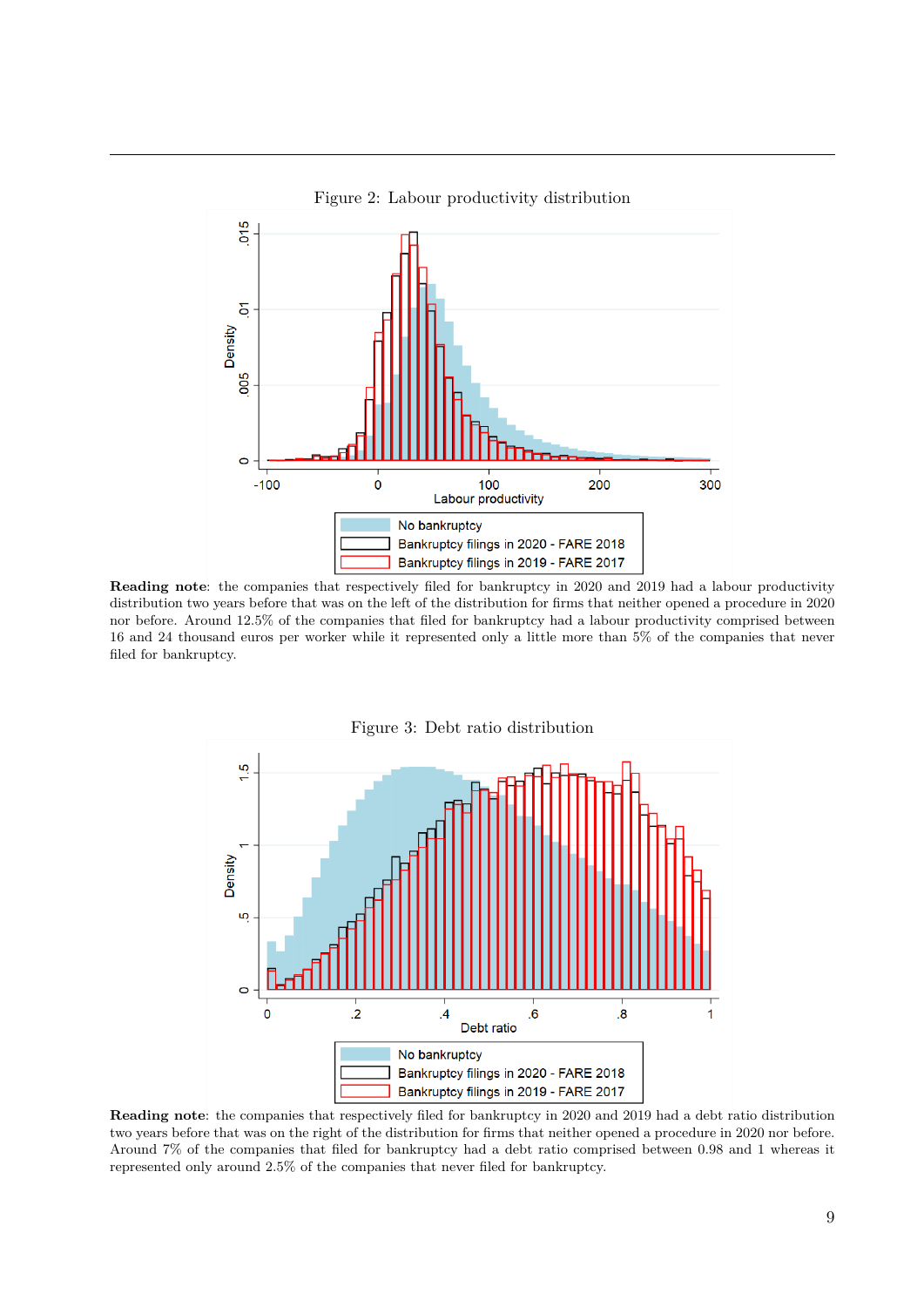no time fixed effect as we estimate this equation for each year separately from 2013 to 2020. In a given year *t*, the sample considered for the estimation contains all firms for which we have the balance sheet and income information in the year  $t-2$  and for which a bankruptcy process was not started in the year  $t-1$ .

This model is estimated every year since 2013 on the firm sample described above. Results of these year by year estimations are reported in Tables 2 and 3, the later table presenting an empirical model with leverage being divided between bank debt, supplier debt and "other debts" (mainly fiscal and social security debt).

Table 2: Predictors of the bankruptcy probability (2013-2020) - All sectors - Total debt

| <b>VARIABLES</b>           | 2013         | $\left( 2\right)$<br>2014 | (3)<br>2015  | (4)<br>2016  | (5)<br>2017  | (6)<br>2018  | 2019          | (8)<br>2020   |
|----------------------------|--------------|---------------------------|--------------|--------------|--------------|--------------|---------------|---------------|
| Labour Productivity        | $-0.0124***$ | $-0.0134***$              | $-0.0132***$ | $-0.0142***$ | $-0.0147***$ | $-0.0114***$ | $-0.00956***$ | $-0.00919***$ |
|                            | (0.000354)   | (0.000380)                | (0.000388)   | (0.000402)   | (0.000436)   | (0.000376)   | (0.000318)    | (0.000382)    |
| Debt / Assets              | $2.588***$   | $3.061***$                | $3.115***$   | $2.963***$   | $2.821***$   | $2.804***$   | $2.488***$    | $2.469***$    |
|                            | (0.0527)     | (0.0560)                  | (0.0573)     | (0.0583)     | (0.0617)     | (0.0572)     | (0.0529)      | (0.0653)      |
| ln(Number of employees)    | $-0.00998$   | 0.00567                   | $-0.0480***$ | $-0.0237**$  | $-0.0526***$ | $-0.0495***$ | $-0.160***$   | $-0.154***$   |
|                            | (0.0107)     | (0.0110)                  | (0.0116)     | (0.0119)     | (0.0129)     | (0.0124)     | (0.0112)      | (0.0142)      |
| Constant                   | $-5.181***$  | $-5.603***$               | $-6.024***$  | $-5.143***$  | $-5.195***$  | $-6.347***$  | $-5.222***$   | $-6.328***$   |
|                            | (0.359)      | (0.323)                   | (0.384)      | (0.310)      | (0.361)      | (0.505)      | (0.359)       | (0.582)       |
| <i><b>Observations</b></i> | 863.162      | 854.087                   | 847.743      | 859.037      | 847.294      | 925.521      | 1.097.795     | 1,118,379     |
| Sector FE                  | Yes          | Yes                       | Yes          | Yes          | Yes          | Yes          | Yes           | Yes           |
| Age class FE               | Yes          | Yes                       | Yes          | Yes          | Yes          | Yes          | Yes           | Yes           |
| $Pseudo-R2$                | 0.0782       | 0.0892                    | 0.0867       | 0.0907       | 0.0843       | 0.0843       | 0.0713        | 0.0588        |
| Bankruptcy percentage      | 0.0110       | 0.0104                    | 0.00963      | 0.00900      | 0.00766      | 0.00792      | 0.00709       | 0.00434       |

Standard errors in parentheses \*\*\* p*<*0.01, \*\* p*<*0.05, \* p*<*0.1

Table 3: Predictors of the bankruptcy probability (2013-2020) - All sectors - Debt components

| <b>VARIABLES</b>           | 2013         | $\left( 2\right)$<br>2014 | (3)<br>2015  | $^{(4)}$<br>2016 | (5)<br>2017  | (6)<br>2018  | (7)<br>2019   | (8)<br>2020   |
|----------------------------|--------------|---------------------------|--------------|------------------|--------------|--------------|---------------|---------------|
| Labour productivity        | $-0.0124***$ | $-0.0131***$              | $-0.0130***$ | $-0.0140***$     | $-0.0144***$ | $-0.0112***$ | $-0.00926***$ | $-0.00895***$ |
|                            | (0.000354)   | (0.000383)                | (0.000392)   | (0.000408)       | (0.000441)   | (0.000379)   | (0.000321)    | (0.000386)    |
| Bank debt / assets         | $2.258***$   | $2.567***$                | $2.631***$   | $2.285***$       | $2.251***$   | $2.223***$   | $1.816***$    | $1.875***$    |
|                            | (0.0656)     | (0.0693)                  | (0.0716)     | (0.0741)         | (0.0806)     | (0.0753)     | (0.0729)      | (0.0899)      |
| Supplier debt / assets     | $3.108***$   | $3.492***$                | $3.489***$   | $3.421***$       | $3.285***$   | $3.220***$   | $3.004***$    | $3.029***$    |
|                            | (0.0723)     | (0.0756)                  | (0.0788)     | (0.0799)         | (0.0854)     | (0.0793)     | (0.0762)      | (0.0952)      |
| Other debt / assets        | $2.488***$   | $3.169***$                | $3.249***$   | $3.180***$       | $2.892***$   | $2.895***$   | $2.590***$    | $2.502***$    |
|                            | (0.0653)     | (0.0668)                  | (0.0681)     | (0.0690)         | (0.0730)     | (0.0668)     | (0.0636)      | (0.0789)      |
| ln(Number of employess)    | $-0.0188*$   | 0.00291                   | $-0.0489***$ | $-0.0230*$       | $-0.0537***$ | $-0.0477***$ | $-0.156***$   | $-0.154***$   |
|                            | (0.0108)     | (0.0111)                  | (0.0117)     | (0.0120)         | (0.0130)     | (0.0125)     | (0.0114)      | (0.0143)      |
| Constant                   | $-5.181***$  | $-5.603***$               | $-6.024***$  | $-5.143***$      | $-5.195***$  | $-6.347***$  | $-5.222***$   | $-6.328***$   |
|                            | (0.359)      | (0.323)                   | (0.384)      | (0.310)          | (0.361)      | (0.505)      | (0.359)       | (0.582)       |
| <i><b>Observations</b></i> | 863.162      | 854.087                   | 847.743      | 859.037          | 847.294      | 925.521      | 1,097,795     | 1,118,379     |
| Sector FE                  | Yes          | Yes                       | Yes          | Yes              | Yes          | Yes          | Yes           | Yes           |
| Age class FE               | Yes          | Yes                       | Yes          | Yes              | Yes          | Yes          | Yes           | Yes           |
| $Pseudo-R2$                | 0.0794       | 0.0909                    | 0.0882       | 0.0936           | 0.0862       | 0.0863       | 0.0737        | 0.0607        |
| Bankruptcy percentage      | 0.0110       | 0.0104                    | 0.00963      | 0.00900          | 0.00766      | 0.00792      | 0.00709       | 0.00434       |

Standard errors in parentheses \*\*\* p*<*0.01, \*\* p*<*0.05, \* p*<*0.1

The ability of the model to explain the individual heterogeneity in bankruptcy is - not surprisingly - low. The Pseudo-R2 varies between 0.094 in 2014 and 0.061 in 2020. The lower explanation power in the year 2020 model suggests that the usual bankruptcy predictors (size, age, productivity, leverage) are less informative on individuals' propensity for bankruptcy in 2020 than in other years. However, the key finding in these tables is that coefficients for these predictors are very stable over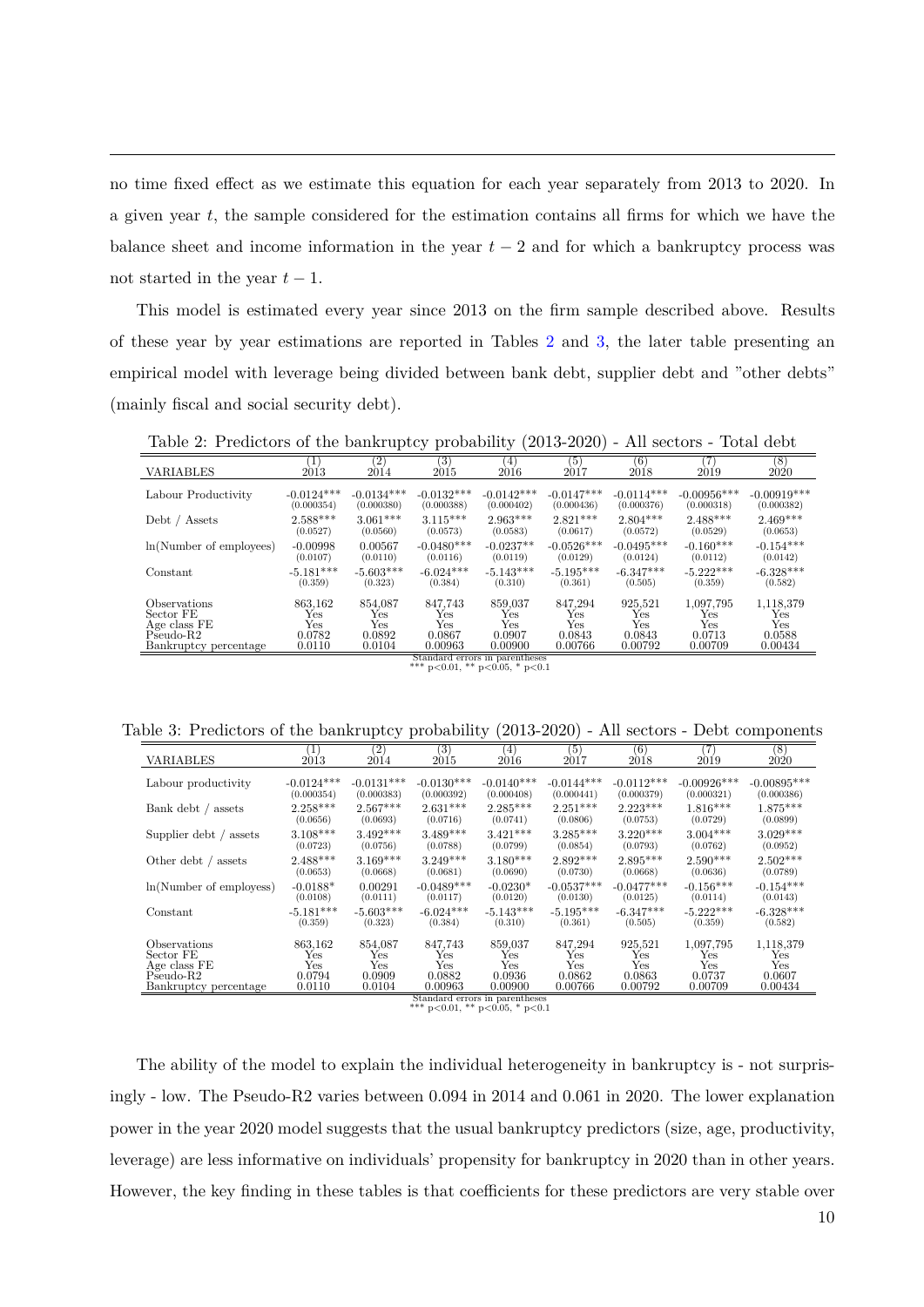time, notably when comparing 2019 and 2020.

The main take away from this estimation is that the COVID crisis and the policy measures put in place by the government have not changed drastically the determinants of bankruptcy, except the size of the process itself (see the fall in the constant in 2020). Firms that failed in 2020 are less productive and more financially fragile, just as in 2019. The difference in coefficients across types of debt (to suppliers, banks and social and fiscal administrations) is also very stable in 2019 and 2020.

#### **2.3 The COVID shock and the role of emergency measures**

We cannot directly assess the impact of public emergency measures on the bankruptcy in 2020. However, we know that both the COVID turnover shock on turnover and the policy measures that were put into place were heterogeneous across sectors. These policy measures are described in detail in appendix. Several- but not all - were targeted to firms in sectors most affected by the COVID crisis. The most important ones are the State-guaranteed loan, short-time work the solidarity fund for small business, and deferral of payment for social and/or fiscal charge.

The support of public policy to firms lies between two potential extremes. At one extreme, if public support to firms had not absorbed the COVID shock, bankruptcy rates would be much larger for firms in sectors hit more strongly by the COVID shock. At the other extreme, if public policy support had fully absorbed the COVID turnover shock, this shock at the sectoral level would not have any predictive power on bankruptcies. The net effect of the COVID shock and of the support measures to absorb the shock would be zero. In this section, we analyse how much of the sectoral heterogeneity due to COVID was absorbed by the French public policy support.

Our measure of the shock on turnover is based on credit card payments received by firms that serve consumers/households (as opposed to businesses, for which credit card receipts are not a large part of their overall receipts). Thus we focus on the retail sectors in the broadest sense (it includes for example car dealerships, restaurants, hairdressers, beauty salons and funeral services - amongst others - that are not included in the narrow retail sector). Summary statistics for this broadly defined retail sector sample for the year 2020 are in Table 4. For the year 2020, there are 377,334 firms in the retail sector. With an average of 6 employees, firms in this sector smaller than the whole sample used in previous section, the labour productivity is also below that of the whole sample and these firms have marginally lower debt ratio. The default rate from March to September was 0.44% in 2020, while it was 0.65% in the same months of 2019, a drop of nearly 33% in business bankruptcies.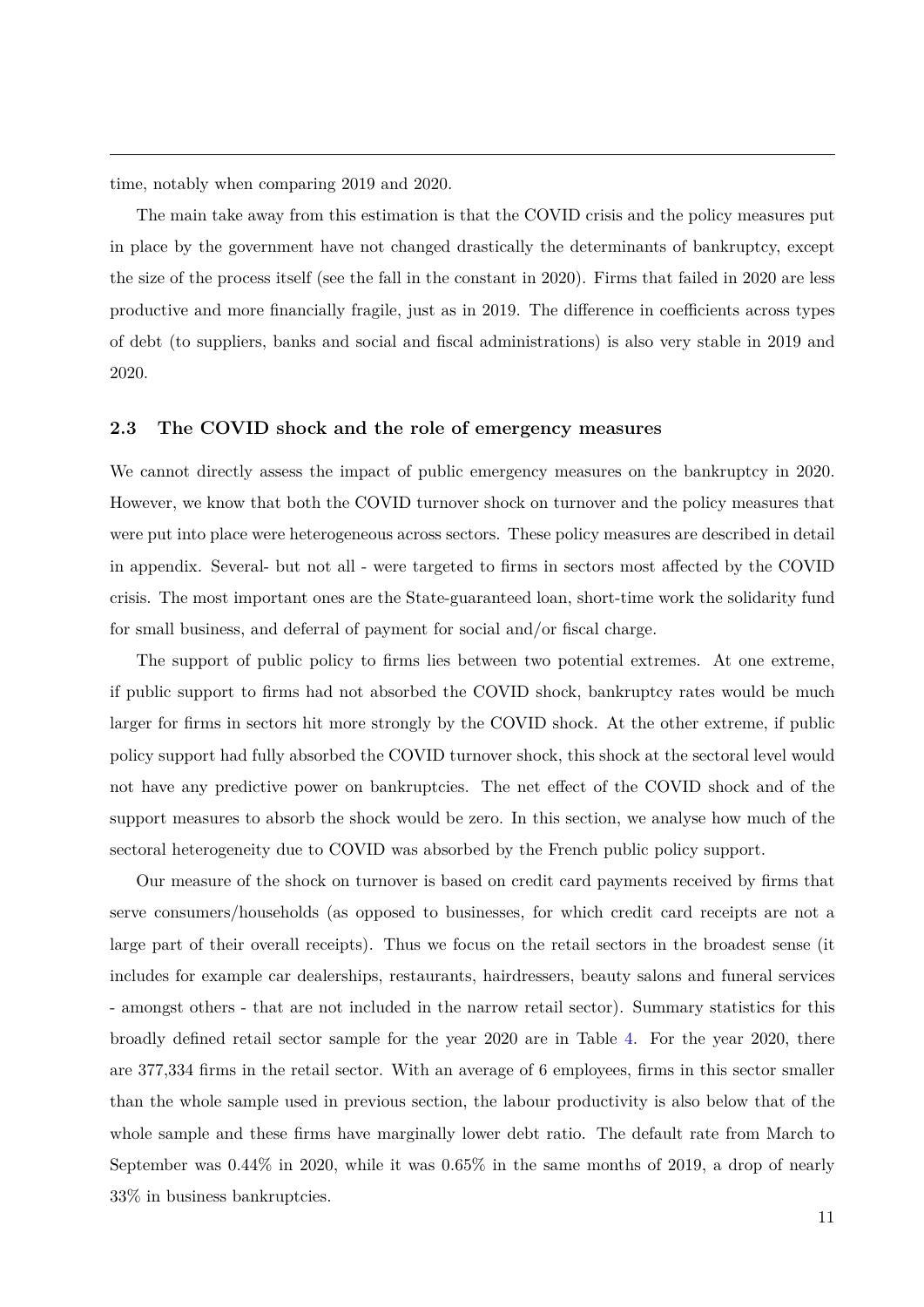| Table 4: 2020 - Retail sector         |         |         |                 |       |       |                                 |        |       |
|---------------------------------------|---------|---------|-----------------|-------|-------|---------------------------------|--------|-------|
|                                       |         | Movenne | St. Dev. Median |       | DI    | D9                              | Min.   | Max.  |
| Bankruptcy $(0/1)$                    | 377,334 | 0.004   | 0.066           | 0.000 | 0.000 | 0.000                           | 0.000  | 1.000 |
| Labour productivity ('000 euros)      | 377,334 | 60      | 44              | 50    | 18    | 113.                            | $-100$ | 300   |
| Total debt (/assets)                  | 377,334 | 0.458   | 0.247           | 0.434 |       | $0.146$ $0.822$ $0.000$         |        | 1.000 |
| Bank debt $\left(\right)$ (assets)    | 377,334 | 0.177   | 0.194           | 0.111 |       | $0.000 \quad 0.473 \quad 0.000$ |        | 1.000 |
| Supplier debt $\left(\right/$ assets) | 377,334 | 0.113   | 0.112           | 0.079 |       | $0.017$ $0.250$ $0.000$         |        | 0.985 |
| Other debt $\left(\right/$ assets)    | 377,334 | 0.168   | 0.171           | 0.105 |       | $0.028$ $0.405$ $0.000$         |        | 1.000 |
| Age<br>Nb of employees                | 377,334 | 15      | 12              |       |       | 31                              |        | 120   |
|                                       | 377,334 | 6       | 15              |       |       |                                 |        | 249   |

Table 4: 2020 - Retail sector

**Source**: BODACC, FARE 2018.

We proxy the Covid turnover shock by the change in credit card payments (Groupement des Cartes CB) received by these sectors between 2020 and 2019. As one would expect, the COVID shock was very heterogeneous across sectors<sup>8</sup> depending on the type business: some were very affected (-61% of credit card transactions for travel agencies for example) and others actually benefited  $(+23\%$  for tobacco shops and  $+18\%$  for bakeries for example). (see table 9).

We include this Covid turnover shock (in a way such that a higher shock means lower turnover) in the regression for bankruptcy in addition to other predictors of bankruptcy. The regression now estimated on the sub-sample of firms operating in the retail sectors as defined above<sup>9</sup>. Results are shown in Table 5.

|                           | ັ<br>л.      |                                |              |                       |
|---------------------------|--------------|--------------------------------|--------------|-----------------------|
| VARIABLES                 | $\mathbf{1}$ | (2)                            | (3)          | $\left( 4\right)$     |
|                           | 2018         | 2019                           | 2020         | $2020 +$ Shock        |
| Credit card shock         |              |                                |              | $1.576***$<br>(0.253) |
| Labour productivity       | $-0.0169***$ | $-0.0127***$                   | $-0.0146***$ | $-0.0141***$          |
|                           | (0.000818)   | (0.000695)                     | (0.000839)   | (0.000844)            |
| Bank debt / Assets        | $2.551***$   | $2.247***$                     | $2.132***$   | $2.143***$            |
|                           | (0.121)      | (0.120)                        | (0.143)      | (0.143)               |
| Supplier debt / Assets    | $3.960***$   | $3.987***$                     | $3.651***$   | $3.669***$            |
|                           | (0.150)      | (0.144)                        | (0.175)      | (0.174)               |
| Other debt / Assets       | $2.541***$   | $2.429***$                     | $2.167***$   | $2.128***$            |
|                           | (0.125)      | (0.121)                        | (0.144)      | (0.144)               |
| $ln(Number$ of employees) | $-0.307***$  | $-0.340***$                    | $-0.327***$  | $-0.329***$           |
|                           | (0.0267)     | (0.0248)                       | (0.0301)     | (0.0302)              |
| Constant                  | $-5.889***$  | $-5.012***$                    | $-5.641***$  | $-5.404***$           |
|                           | (0.116)      | (0.114)                        | (0.147)      | (0.152)               |
| Observations              | 324,602      | 374,856                        | 377,334      | 377,334               |
| Sector FE                 | Yes          | Yes                            | Yes          | Yes                   |
| Age class FE              | Yes          | Yes                            | Yes          | Yes                   |
| $Pseudo-R2$               | 0.0831       | 0.0795                         | 0.0687       | 0.0705                |
| Bankruptcy percentage     | 0.00712      | 0.00655                        | 0.00433      | 0.00433               |
|                           |              | Standard orrors in paronthosos |              |                       |

Table 5: Predictors of the bankruptcy probability + credit card shock (2018-2020) - Retail

Standard errors in parentheses \*\*\* p*<*0.01, \*\* p*<*0.05, \* p*<*0.1

<sup>8</sup>Although this indicator should give us an idea of how the sectors were actually affected at a very fine level, shopkeepers in some sectors may have adopted new strategies that may have fostered the use of credit cards, among which pick-and-collect strategies including full credit card payments. For this reason, there may be sectors which have increased their credit card income while their actual sales level is still below 2019 level. Nevertheless, we cannot take into account the sectors' true turnover since we only have high-frequency data on credit card, but we make the assumption that this indicator provides a good proxy of the heterogeneity of the COVID shock across sectors.

<sup>&</sup>lt;sup>9</sup>Summary statistics for this subsample the year 2020 are presented in Table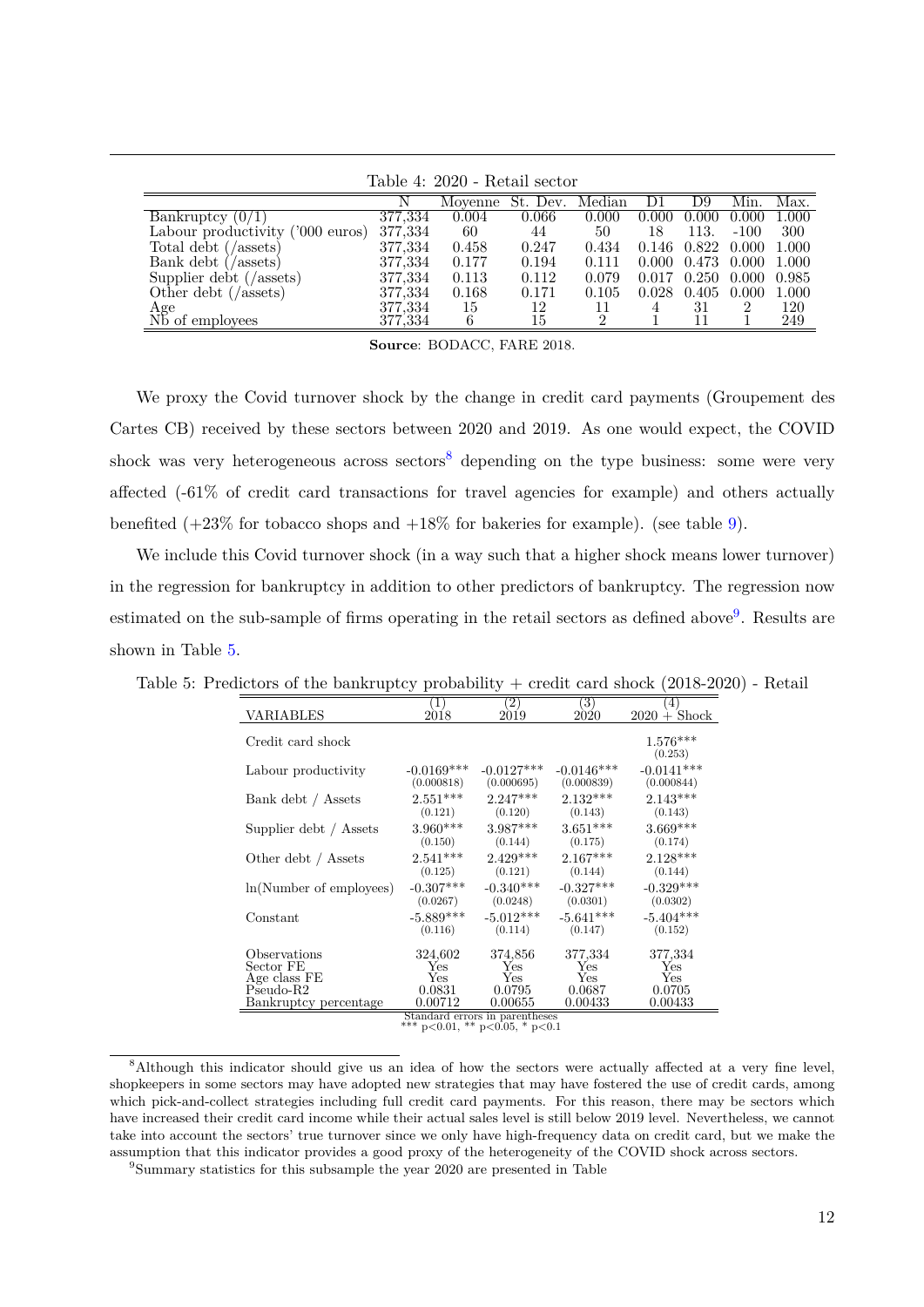The COVID shock as measured by the sectoral decrease in credit card transactions is a very significant predictor of the probability for a firm to fail. From this point of view we can conclude that public policy measures did not fully absorb the sectoral heterogeneity of the COVID shock. However, note that the other predictors of bankruptcy are not much affected by the introduction of the size of the COVID shock and are not very different either from the recent years without COVID shock. The comparison between regressions (3) and (4) in table 5 shows a slight increase in the model accuracy (the pseudo-R2 increased by 0.018). However, the quantitative impact of the COVID shock on the probability of default compared to the other traditional factors is minor. Figure 4 shows the influence of the different predictors on the pseudo-R2. Quantitatively, debts, labour productivity and size of the company are much more important predictors of the probability of failure than the COVID sectoral shock. Hence, we conclude that although public support to the retail sector in France has not fully absorbed the COVID shock, our estimates suggest that it has absorbed a very large share given that the shock explains little of the risk of failure. This suggests that a large part of the sectoral heterogeneity in turnover variation between 2020 and 2019 has been compensated by symmetric heterogeneity in public support.



Figure 4: Contributions of different predictors to bankruptcy risk in 2019 and 2020

**Reading note**: In 2019, including the ratio of bank debt to corporate assets among the explanatory variables for default increases the explanatory performance of the econometric model by 25% compared to a model where all the other variables listed here are present, as well as sector fixed effects.

## **3 The expected rise in firm failures**

Micro simulations (Gourinchas et al. (2020), Guerini et al. (2020), Demmou et al. (2021), predict a sharp increase in SME failures compared to 2018 and 2019, up to 25% for example in the ac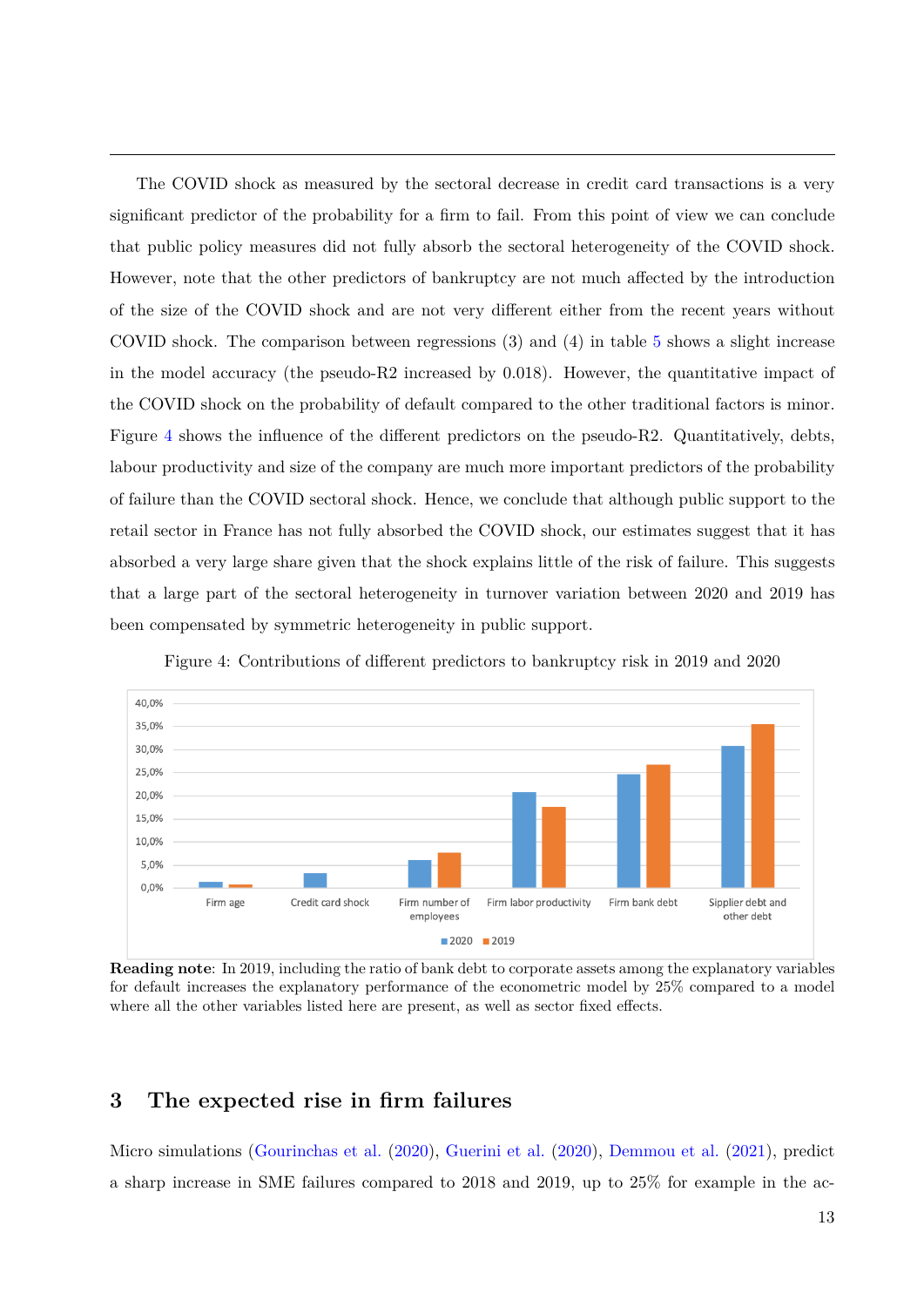commodation and food sector. However, these simulations do not take into account all the public support measures.

Our empirical model can shed light on this question although it is too simple and incomplete to offer a forecast of firm failures in 2021-2022. Rather we estimate three scenarios to analyse how different sectors could be affected. We propose a simple method based on our econometric model by considering that the increase in insolvencies to be expected in the trade sector for 2021 would be the sum of 2 effects: 1) the catching up on bankruptcies that did not take place in 2020 and 2) the turnover fall over the period 2020-2021 and additional debt accumulated by firms.

We focus on the broadly defined retail trade firms and consider 3 plausible scenarios depending on the impact of the COVID-19 shock on productivity on the two year period (2020-2021) and debt of companies.

- The least affected firms would experience a 3% drop in labour productivity, but their debt levels would remain unchanged.
- The intermediate firms would experience a 6 percent drop in labour productivity and a 2.5 point increase in their debt ratio (all debts combined, i.e. bank debt, tax and social security debt, and supplier debt).
- The most affected firms would see labour productivity decrease by 12 percent and their debt ratio increase by 5 points.

These scenarios are not meant to be precise but indicative and are based on the following assumptions:

- Concerning the drop in productivity, the assumption is that all retail trade firms have faced a drop in labour productivity, if only because of periods of mandatory closure, social distancing measures and the drop in demand. For companies moderately affected by the shock, the drop in labour productivity would be 6%, which corresponds roughly to the cumulative annual growth decline expected over the period  $2020-2021^{10}$ . For the least affected companies, the impact on labour productivity would be half as large  $(-3\%)$  and twice as large  $(-12\%$  for the most affected companies).
- Concerning the increase in indebtedness, to calibrate a plausible shock we observed the distribution of state-guaranteed loans at the end of November 2020 as published on the government

 $10$ In the draft amending finance bill presented at the end of November 2020, the government forecasts a negative growth rate for the French economy in 2020 (-11%) followed by a rebound of around 6% in 2021, i.e. an average annual growth rate over the two years of around -3%.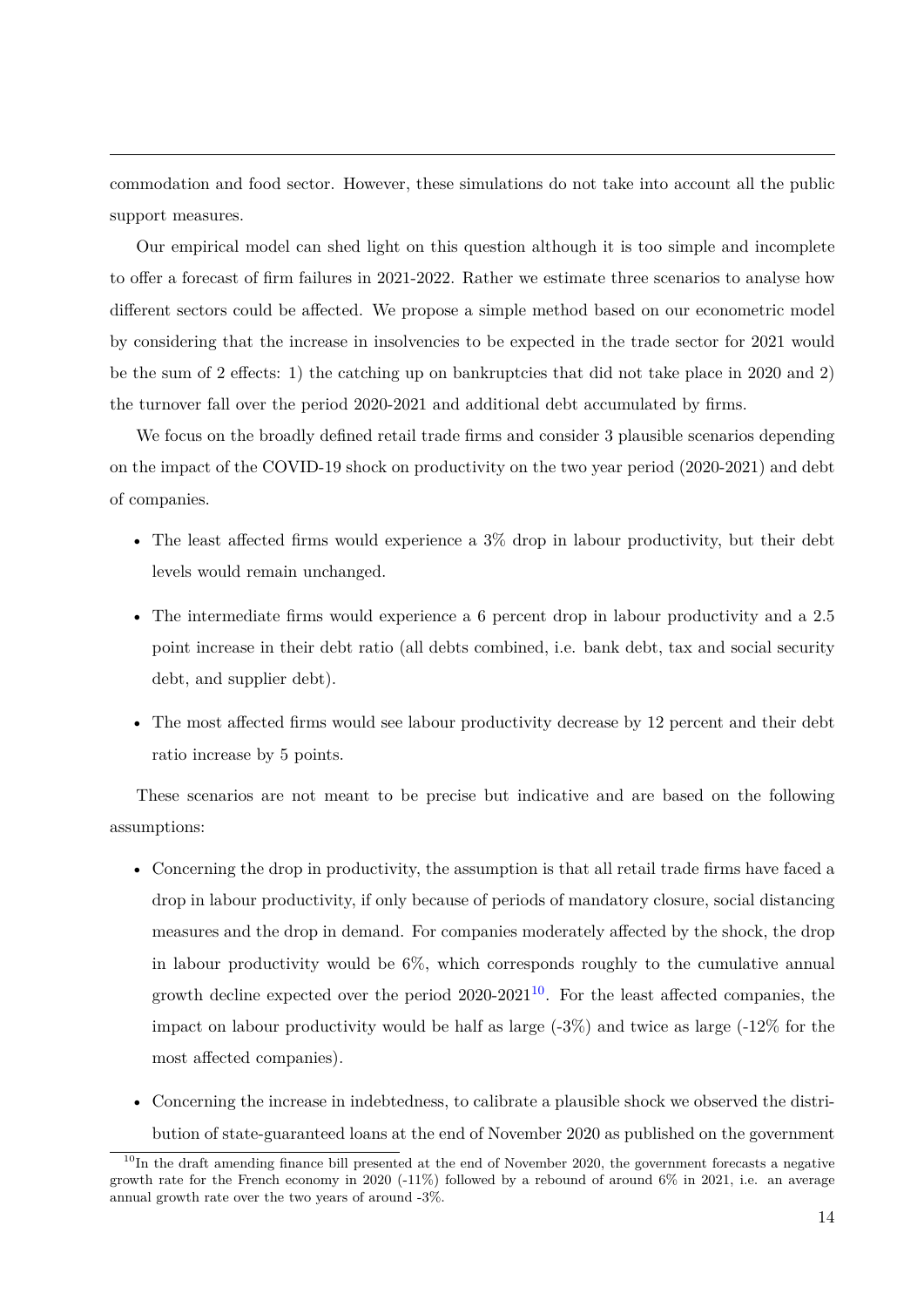website Etatlab on public data. This information is then used to compute the relative change in the ratio of overall debt to the total assets at a sectoral level based on balance sheets data of firms. According to our calculations, the state guaranteed loan corresponds to an increase in the debt ratio up to 2.7 points (see Table  $6$ ). From there we constructed three scenarios. In the worst-case scenario, the debt ratio at the end of the second lockdown (December 2020) would increase by 5 points compared to the situation at the end of 2019 due not only to the state-guaranteed loan scheme, but also to the tax and social security arrears accumulated thanks to government measures and possible moratorium in supplier invoice payments. For the companies least affected, the debt ratio would not increase due to the combination of lockdown periods and strong catching up in post lockdown periods. Finally, the moderately affected companies would see their debt ratio (all debts combined) increase by 2.5 points compared to the level at the end of 2019. To give an idea of the magnitude of the simulated debt shocks, the debt ratio in the wider retail trade sector, which averaged 40 percent at the end of 2019, would remain unchanged for the least affected retail trade companies and would rise to 45 percent for the most affected companies.

|  |  |  |  | Table 6: Bank debt ratio increase by sector |  |  |
|--|--|--|--|---------------------------------------------|--|--|
|--|--|--|--|---------------------------------------------|--|--|

| Sector                                                               | State Guaranteed Loan |
|----------------------------------------------------------------------|-----------------------|
|                                                                      | over Total Assets     |
| Extraticves Indsutries                                               | 0.17                  |
| Manufacturing                                                        | 0.57                  |
| Construction                                                         | 1.43                  |
| Wholesale and Retail Trade; Repair of Motor Vehicles and Motorcycles | 1.38                  |
| Transportation and Warehousing                                       | 0.72                  |
| Lodging and Catering                                                 | 2.71                  |
| Information and Communication                                        | 0.32                  |
| Financial and Insurances Activities                                  | 0.39                  |
| Real Estates Activities                                              | 0.10                  |
| Specialized, Scientific and Technical Activities                     | 0.52                  |
| Administrative and Support Service Activities                        | 0.62                  |
| Education                                                            | 2.51                  |
| Human Health and Social Action                                       | 1.92                  |
| Arts, Entertainment and Recreation                                   | 2.05                  |
| Other Service Activities                                             | 2.09                  |

**Reading note**: the take up of the state-guaranteed in the construction sector amounts to an increase of 1.43 point of the debt ratio. **Source**: FARE 2018, Etalab

From the baseline model, we simulate the different scenarios described above on retail trade companies. We keep the 2019 baseline estimation as the closest to the conditions that would be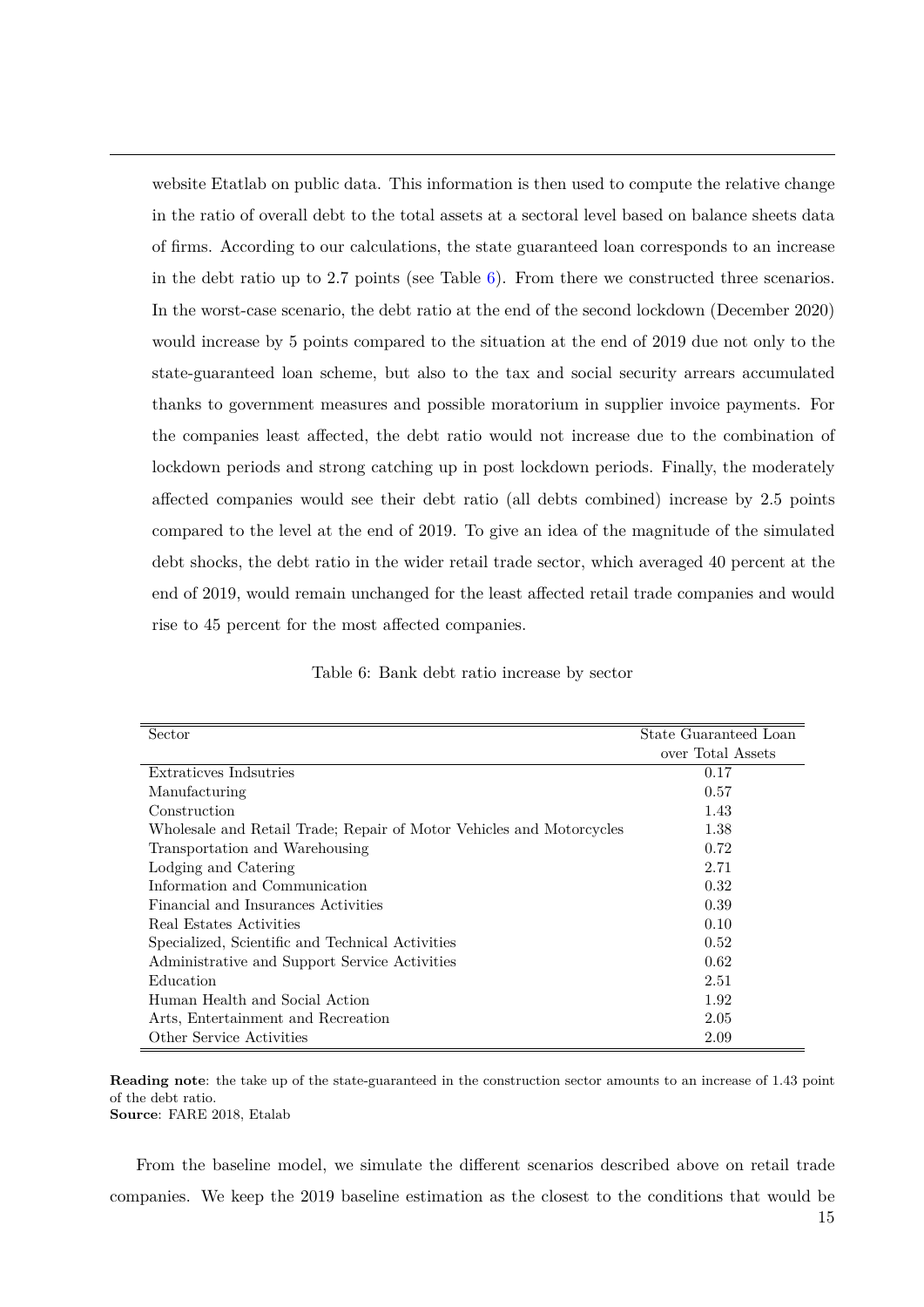those of year 2021 without government support measures. Based on three different scenarios for the three types of sectors, we estimate the increase in bankruptcy based on the logit estimation where we estimate the in-sample individual probability to go bankrupt using the actual characteristics of each company. We then simulate the individual changes in debt and labour productivity depending on the three scenarios explained above, and we measure how the probability of each individual is affected by those changes according to the model. We finally compute the variation of the average probability of bankruptcy before and after the simulated changes in characteristics. These are shown in table 7

| Sector shock                      | $\log$   | intermediate | high     |
|-----------------------------------|----------|--------------|----------|
| Shock 1: Labour productivity fall | $-3\%$   | $-6\%$       | $-12\%$  |
| Impact on bankruptcy              | $+2,3\%$ | $+4,8\%$     | $+9,9\%$ |
| Shock 2 : Debt ratio increase     | $+0pt$   | $+2,5pt$     | $+5pt$   |
| Impact on bankruptcy              | $0\%$    | $+6.9\%$     | $+14,4%$ |
| Combined shocks                   |          |              |          |
| Impact on bankruptcy              | $+2,3\%$ | $12.1\%$     | 25,7%    |

Table 7: 3 plausible scenarios for retail trade companies and bankruptcy increase

Table 8: COVID-19 crisis and bankruptcy catch-up : Predicted bankruptcy rate in 2021-2022

| Sector shock                                | low     | intermediate | high    |
|---------------------------------------------|---------|--------------|---------|
| Bankruptcy rate in 2019 (1)                 | $1.1\%$ | $1.1\%$      | $1,1\%$ |
| Bankruptcy rate in 2020 (2)                 | $0.7\%$ | $0.7\%$      | 0.7%    |
| Bankruptcy rate in $2021 = (1) + (3) + (4)$ | 1,53%   | 1,63%        | 1,78%   |
| 2020 catch-up $(3) = (1) - (2)$             | $0.4\%$ | $0.4\%$      | 0,4%    |
| Covid combined shocks $(4)$                 | 0.03%   | 0,13%        | 0,28%   |

The impact is quantitatively large for the most affected sectors but is small for the other sectors. Note also that the productivity fall has a larger quantitative impact than the increase in debt. In table 8 we translate this increase in failure probability in failure rates for the year 2021-2022. As a starting point, in 2019, 1.1% of the firms in those sectors filed for bankruptcy. For example, in the most affected sectors the 25% increase in failure rate due to the combined effect of lower productivity and higher debt would translate into 0.28% of firms failing in the next two years.The catch-up effect (firms that would normally have failed in 2020 but did not and would normally fail in 2021-2022) would actually be much larger as it would involve 0.4% of firms. Overall the bankruptcy rate would increase from 1.1% to almost 1.8% in the most affected sectors an increase that would be due in majority (around 60%) to the catch-up effect. These scenarios should be taken with great caution given the huge uncertainty on the validity of our assumptions. They suggest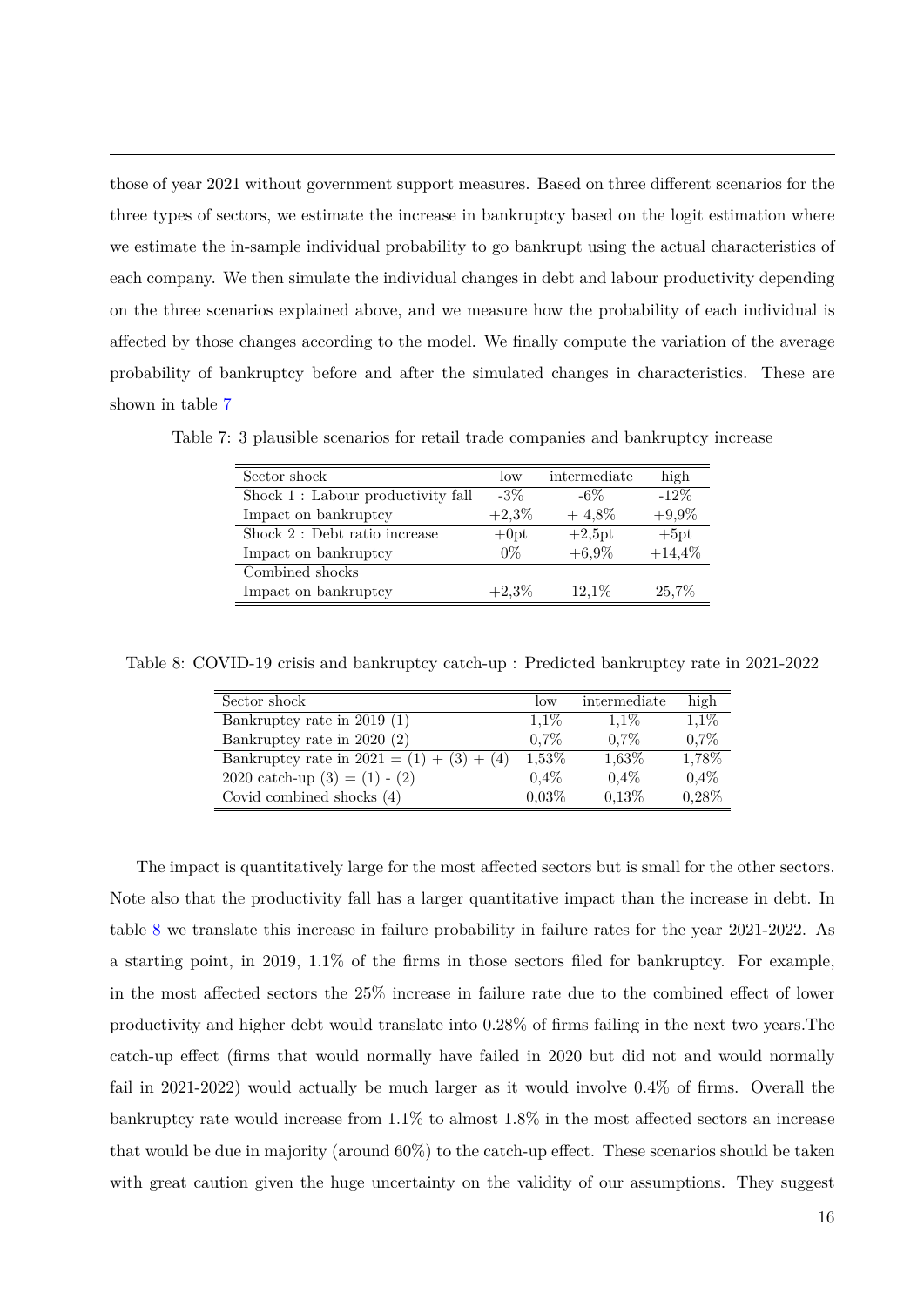however that the policy challenge in 2021-2022 may be to manage as much the wave of "normal" failures that did not occur in 2020 as the failures due to the COVID shock itself. Another challenge will be for commercial courts to deal with the wave of bankruptcies. Iverson (2018) shows that in the US, the insolvency framework becomes less efficient when courts are congested with a higher risk for viable firms to be liquidated.

The limitations of our scenarios should however be stressed:

- Our scenarios for retail trade companies implicitly assume that there will be no further deterioration of the economic situation nor additional public support.
- Our econometric model used lacks crucial features.
	- **–** It does not take into account general equilibrium effects. In the case of business failures, these can be of two kinds: on the one hand, an increase in bankruptcies can lead to the weakening of other businesses through supply chain effects; on the other hand - and this has the opposite impact - a business can benefit from the difficulties of its competitors.
	- **–** It does not take into account the endogeneity issue that potentially leads to overestimate the increase in insolvencies due to the COVID crisis. A firm with low productivity is likely to make low or negative profit and to accumulate debt because of low productivity. In this case, the accumulation of debt is more the symptom than the cause of the firm's problems. However, in the COVID crisis, the increase in debt is of different nature. This debt is a result of the shock suffered and not a symptom of the deterioration of the firm's ability to generate profits. Taking into account firms' labour productivity helps reduce this endogeneity, but we may still exaggerate the role of debt on firm failure in the present crisis. However, remember that our estimates of productivity and debt as predictors of firm failures in 2020 were very similar to those of 2019.

## **4 Conclusion**

This paper is the first, to our knowledge, to estimate the factors predicting firm failures in the COVID crisis based on actual data in 2020. Although we are very aware of the limits of our exercise, we believe that several interesting messages emerge from it. First, at this stage Schumpeter has not catched COVID in the sense that the normal selection process in firm failure has not been distorted in 2020. The same factors that predicted firm failures (productivity and debt) in 2019 are at work and in a similar way in 2020. The reduction of firm failures is very large and is due to policy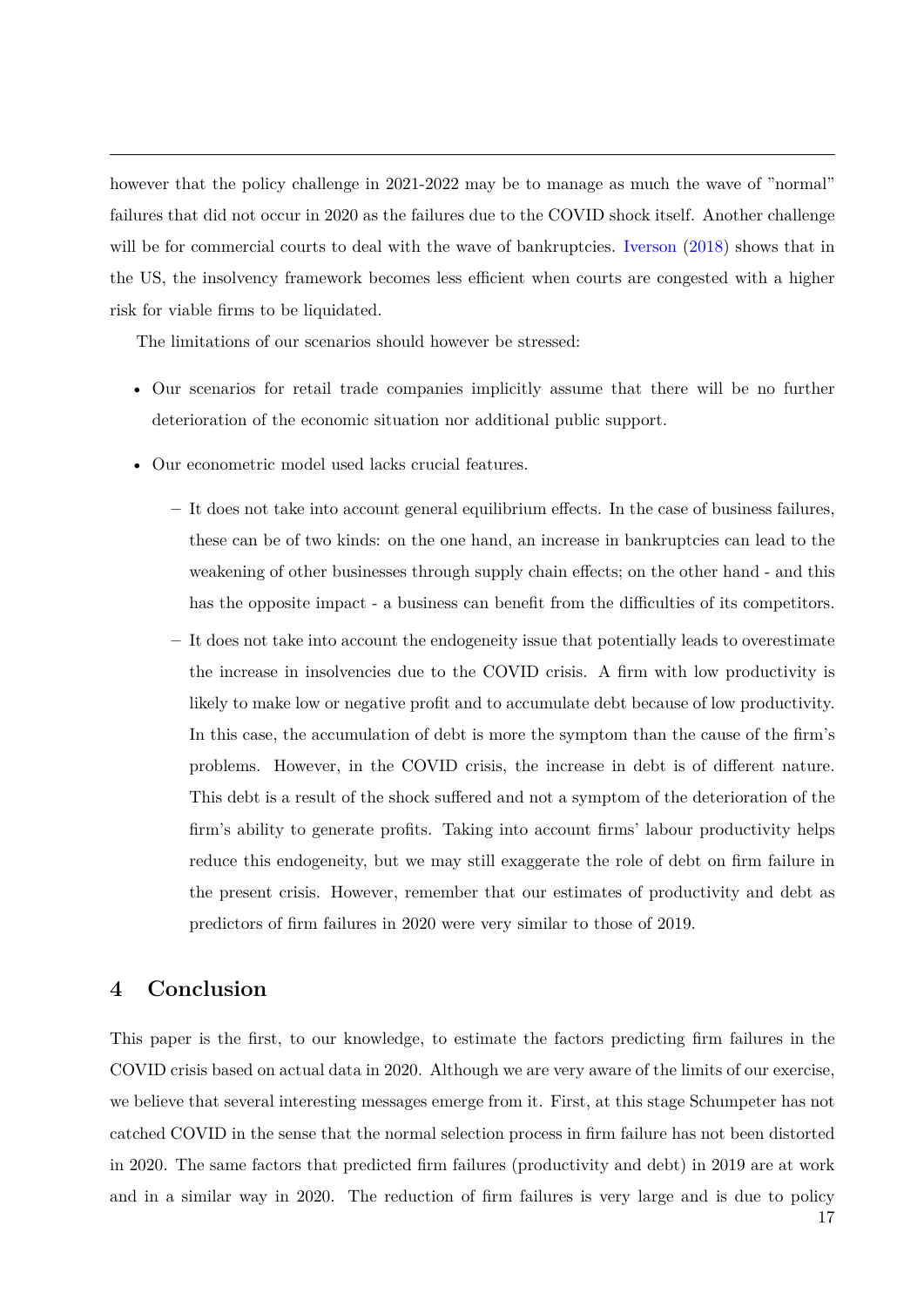measures to support firms but it has so far generated a partial "hibernation" of the destructive creation process rather than a massive "zombification" of the French economy. Of course, this early reassuring message should be taken with caution. The catch-up of failures in 2021-2022 will be large and will constitute a policy issue as it may be interpreted as a policy failure rather than a return to normal. The policy challenge will therefore be to continue support to productive and viable firms (but with potentially high debt due to the COVID shock) while at the same time progressively discontinue support to firms that are not viable.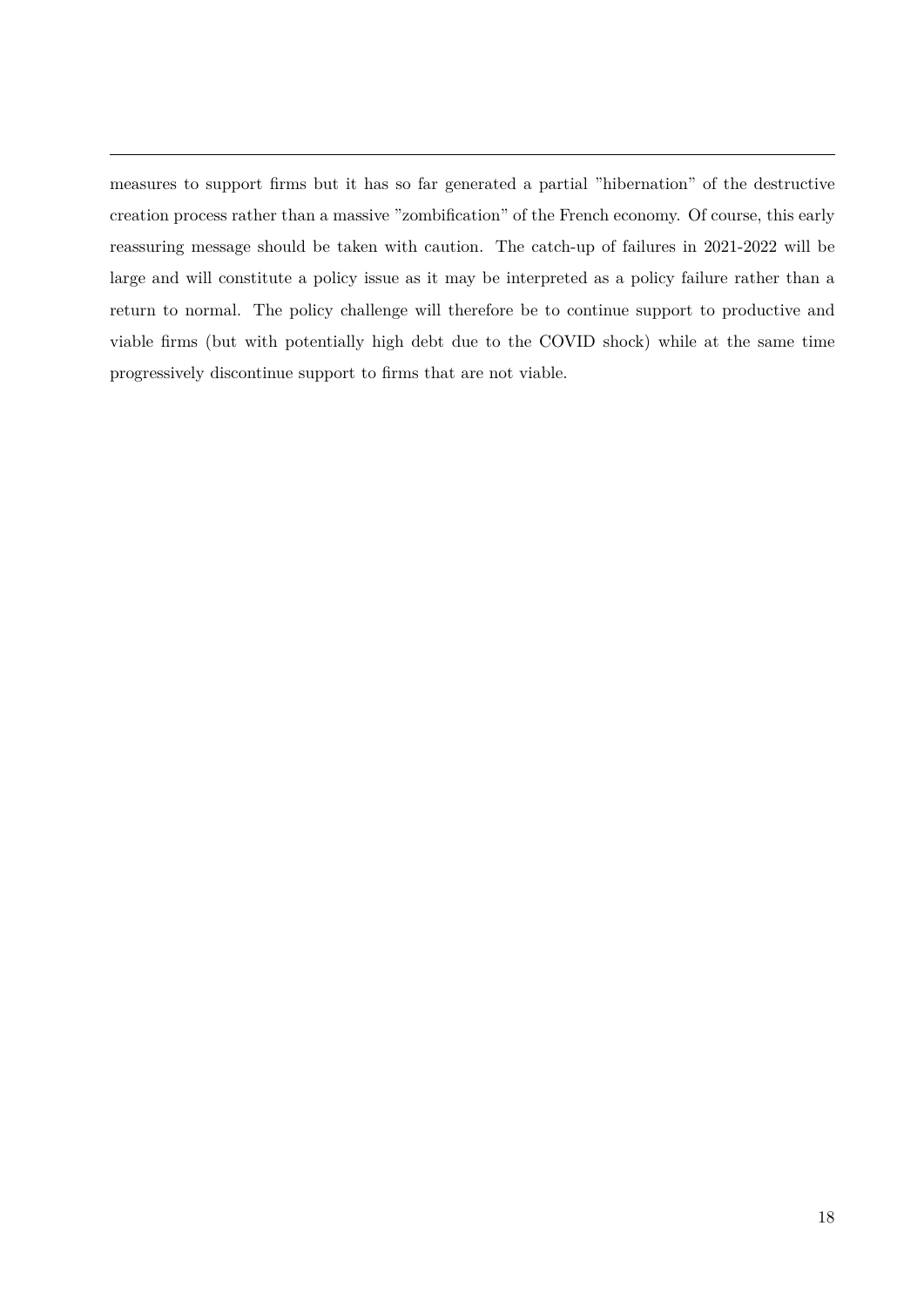### **References**

- Adalet-McGowan, M., Andrews, D., & Millot, V. (2018). The Walking Dead? Zombie Firms and Productivity Performance in OECD Countries. *Economic Policy*, *33* (96), 685–736.
- Barlevy, G. (2002). The sullying effect of recessions. *Review of Economic Studies*, *69* (1).
- Bounie, D., Camara, Y., Fize, E., Galbraith, J., Landais, C., Lavest, C., ... Savatier, B. (2020). Consumption Dynamics in the COVID Crisis: Real Time Insights from French Transaction Bank Data. *Covid Economics, Issue 59* , *69* .
- David, C., Faquet, R., & Rachiq, C. (2020). Quelle contribution de la destruction créatrice aux gains de productivité en France depuis 20 ans ? *Document de Travail, DG Trésor*, 05.
- Demmou, L., Calligaris, S., Franco, G., Dlugosch, D., McGowan, A., & Sakha, S. (2021). Insolvency and Debt Overhang Following the COVID-19 Outbreak: Assessment of Risks and Policy Responses . *Covid Economics, Issue 69* .
- Financial-Times. (December 3, 2020). European Zombification becomes even scarier.
- Foster, L., Haltiwanger, J. C., & Krizan, C. J. (2001). Aggregate Productivity Growth: Lessons from Microeconomic Evidence. In C. R. Hulten, E. R. Dean, & M. J. Harper (Eds.), *New Developments in Productivity Analysis* (p. 303-372). University of Chicago Press.
- Fougère, D., Golfier, C., Horny, G., & Kremp, E. (2013). What was the impact of the 2008 crisis on business failure. *Economics and Statistics*, *69* (97).
- Gourinchas, P. O., Skalemli-Özcan, Penciakova, V., & Sander, N. (2020). COVID-19 and SME Failures. *NBER Working Paper*, *27877* .
- Guerini, M., Nesta, L., Ragot, X., & Schlavo, S. (2020). Dynamique des d´efaillances d'entreprises en France et crise de la Covid-19. *OFCE Policy Brief* , *73* .
- Iverson, B. (2018). Get in Line: Chapter 11 Restructuring in Crowded Bankruptcy Courts . *Management Science*, *64* (11), 5370-5394.
- Osotimehin, S. (2019). Aggregate Productivity and the Allocation of Resources over the Business Cycle. *Review of Economic Dynamics*, *32* , 180-205.
- Osotimehin, S., & Pappadà, F. (2016, 07). Credit Frictions and The Cleansing Effect of Recessions. *The Economic Journal*, *127* (602), 1153-1187.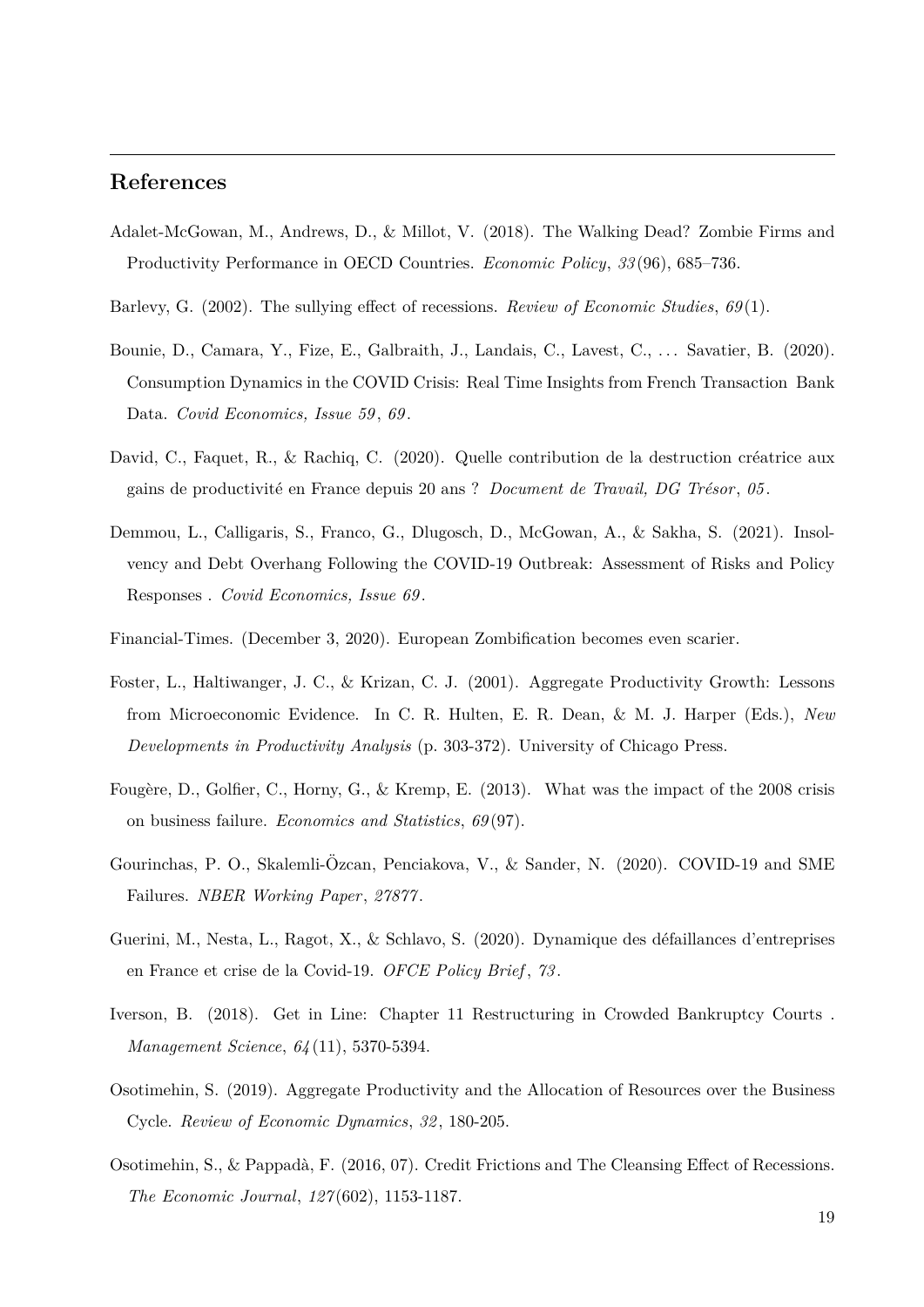- Syverson, C. (2011). What Determines Productivity? *Journal of Economic Literature*,  $49(2)$ , 326-65.
- The-Economist. (September 26,2020). Why covid-19 will make killing zombie firms off harder.
- Turner, L. (2013). La productivité dans le commerce : l'impact du renouvellement des entreprises, de l'innovation et de l'appartenance à un réseau. In *Les entreprises en France* (p. 29-42). INSEE.
- *UK Insolvency Service Quarterly.* (2020, October).
- Wang, J., Yang, Y., Iverson, B., & Kluender, R. (2020). Bankruptcy and the Covid-19 Crisis. *Harvard Business School WP*, *21* .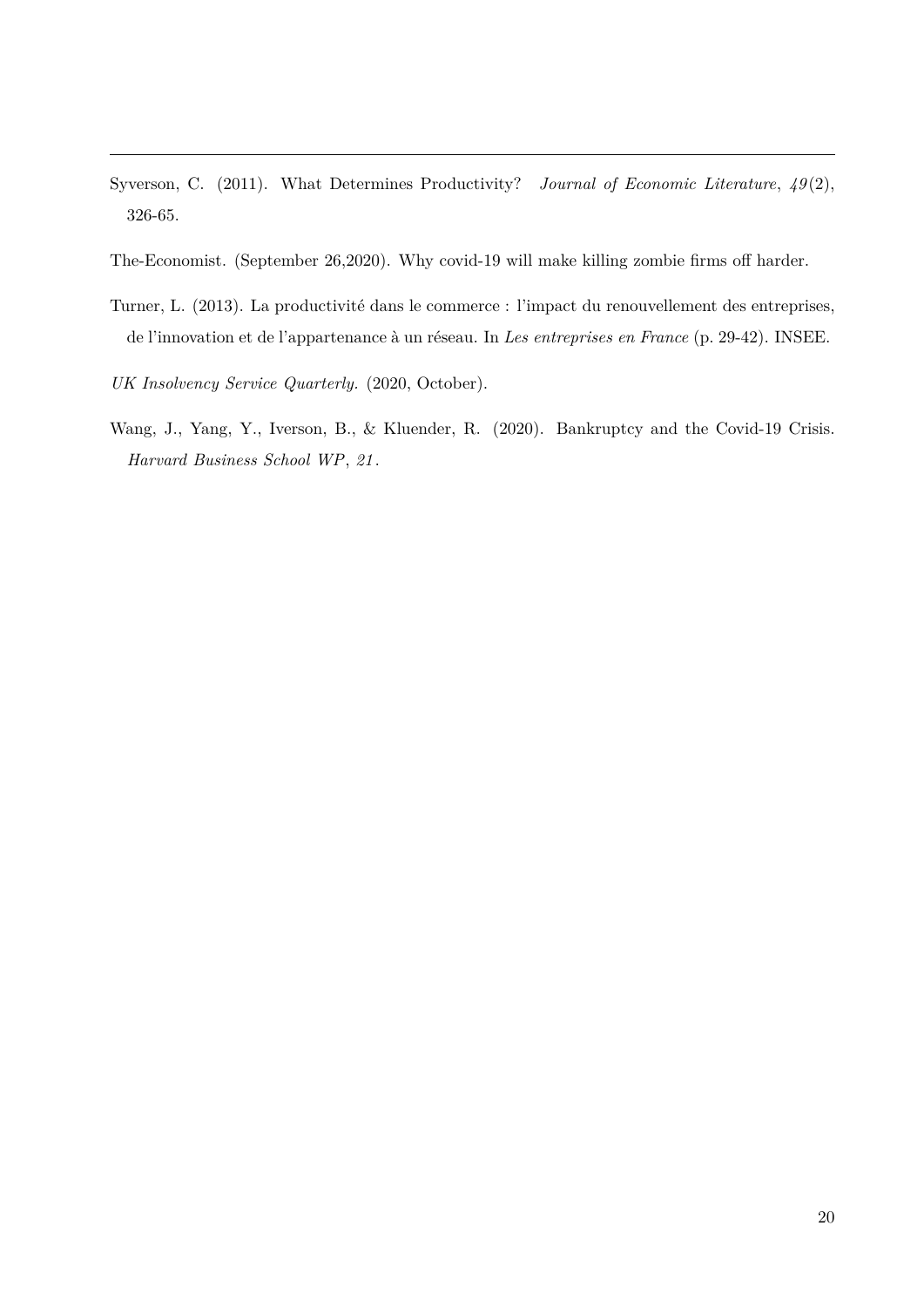# **5 Appendix**

#### **Economic support measures for companies during Covid-19 crisis**

- **State-guaranteed loan (SGL)**: it allows firms to ask for a credit to commercial banks that is guaranteed from 70% up to 90% by the French public investment bank (BPIFrance) in case of default. All companies are eligible since May and they can ask for a SGL until June, 30th of 2021 with low interest rates going from 1% to 2.5% according to the duration of the repayment (from 1 to 5 years). The amount obtained cannot exceed 25% of the 2019 sales of the company or two years of payroll. Firms have been granted access to such loans 638 034 times since the beginning of this aid, for a total amount of 130 040 million euros credited until now. For firms that do not find any bank willing to lend, some loans can directly be granted by the state. The idea behind such an economic measure is that SGL provides incentive to banks to lend and allows to enhance access to credit for financially distressed firms and to smooth the shock on liquidity, avoiding chain defaults.
- **Short time work measures**: it offers firms the possibility to a subsidy for temporary reductions in the number of hours worked in case the activity of the company is subject to temporary closure, significant decrease or difficulties to supply access or impossibility to prevent the employees from being exposed to the virus. This support mechanism allows that the employee to receive 70% of his gross wage (85% of net salary), and the firm receives an amount of 85% of the employee cost, up to an amount equivalent to 4.5 minimum wages. In some sectors (tourism, hotels, restaurants, sports, culture, air transport and entertainment), the firm could receive full compensation. An overall number of 189455 requests have been compensated, accounting for 936 960 employees and more than 49 million hours.
- **Solidarity fund**: This fund changed several times since the beginning of the crisis. It is aimed at supporting small businesses, micro-entrepreneurs and self-employed workers particularly affected by the economic consequences of Covid-19. Initially, only companies below 10 employees could request this fund up to a  $1500 \text{€ threshold whenever they justified administrative closure}$ or decrease in sales of more than 50%. However, it evolved by increasing the employee threshold up to 20 employees first and 50 then for some sectors, while also raising the amount possibly received from 1500 up to 10 000 and 200 000 at the group level. Although the eligibility requirements is sector dependent, the support is a transfer without any need to be paid back for all the beneficiaries. Until now, the overall amount of the aid account for 11 870 million euros given to more than 1.9 million businesses.
- **Deferrals of payment of social and/or fiscal charges**: this deferral of employer contributions was available for all self-employed workers and auto-entrepreneurs belonging to sectors considered to be affected by the crisis according to a list defined by the URSSAF, companies of less than 250 employees in sectors highly affected, and to companies in other sectors employing less than 10 people but that were forced to close. The conditions for eligibility were then loosened in October. In addition, other fiscal contributions also benefited from deferrals such as the property tax, or corporate income tax, or value-added tax credits. The deferral of payment amounted to 3 199 million euros by January 13th, 2021.